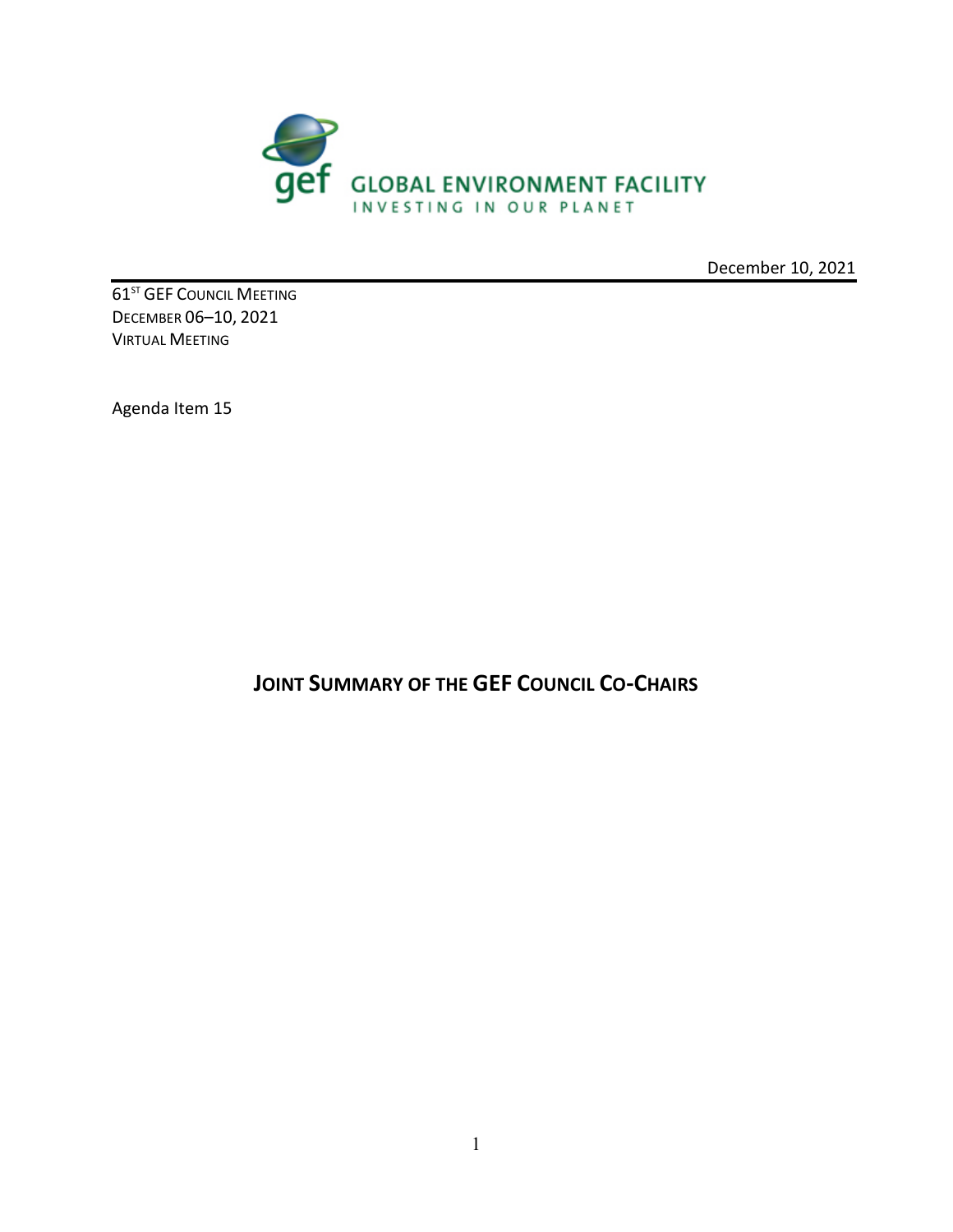OPENING OF THE MEETING

1. The meeting was opened by Carlos Manuel Rodriguez, Chief Executive Officer/Chairperson of the Facility. Ms. Mette Møglestue, Council Member for Denmark, Norway, Latvia and Lithuania acted as Elected Chairperson, as per Decision 3/2021.

ADOPTION OF THE AGENDA

2. The Council adopted the provisional agenda set forth in document GEF/C.61/01/Rev.01.

REPORT OF THE CHAIRPERSON OF THE SCIENTIFIC AND TECHNICAL ADVISORY PANEL

3. Ms. Rosina Bierbaum, the Chairperson of the Scientific and Technical Advisory Panel, made a statement to the Council on the activities undertaken by the Panel.

RELATIONS WITH THE CONVENTIONS AND OTHER INTERNATIONAL INSTITUTIONS

4. Mr. Ibrahim Thiaw, Executive Secretary of the United Nations Convention to Combat Desertification; Ms. Elizabeth Mrema, Executive Secretary of the Secretariat of the Convention on Biological Diversity; Mr. Rolph Payet, Executive Secretary of the Basel Rotterdam and Stockholm Conventions; Ms. Monika Stankiewicz, Executive Secretary of the Minamata Convention on Mercury; Mr. Ovais Sarmad, Deputy Executive Secretary of the United Nations Framework Convention on Climate Change, addressed the Council.;

FOLLOW UP OF UNDP RELATED DECISIONS FROM THE 59TH COUNCIL MEETING

5. Mr. Pradeep Kurukulasuriya, Director Nature, Climate and Energy, and Executive Coordinator - Environmental Finance Bureau for Policy and Programme Support (BPPS) of the UNDP, presented the progress and further outlook of the implementation of management actions in response to the recommendations of the UNDP OAI report.

DECISIONS APPROVED

6. The Council approves the following decisions with respect to its agenda items:

*Decision 25/2021 The GEF Monitoring Report 2021*

7. The Council, having considered GEF/C.61/03, *The GEF Monitoring Report 2021,* welcomes the report, its use of the Portfolio Scorecard tracking effectiveness and efficiency, and the ongoing progress in reporting on results. The Council requests Agencies, through engagement with the Secretariat, to ensure the timely and quality delivery of Mid-Term Review as a tool to enhance implementation progress.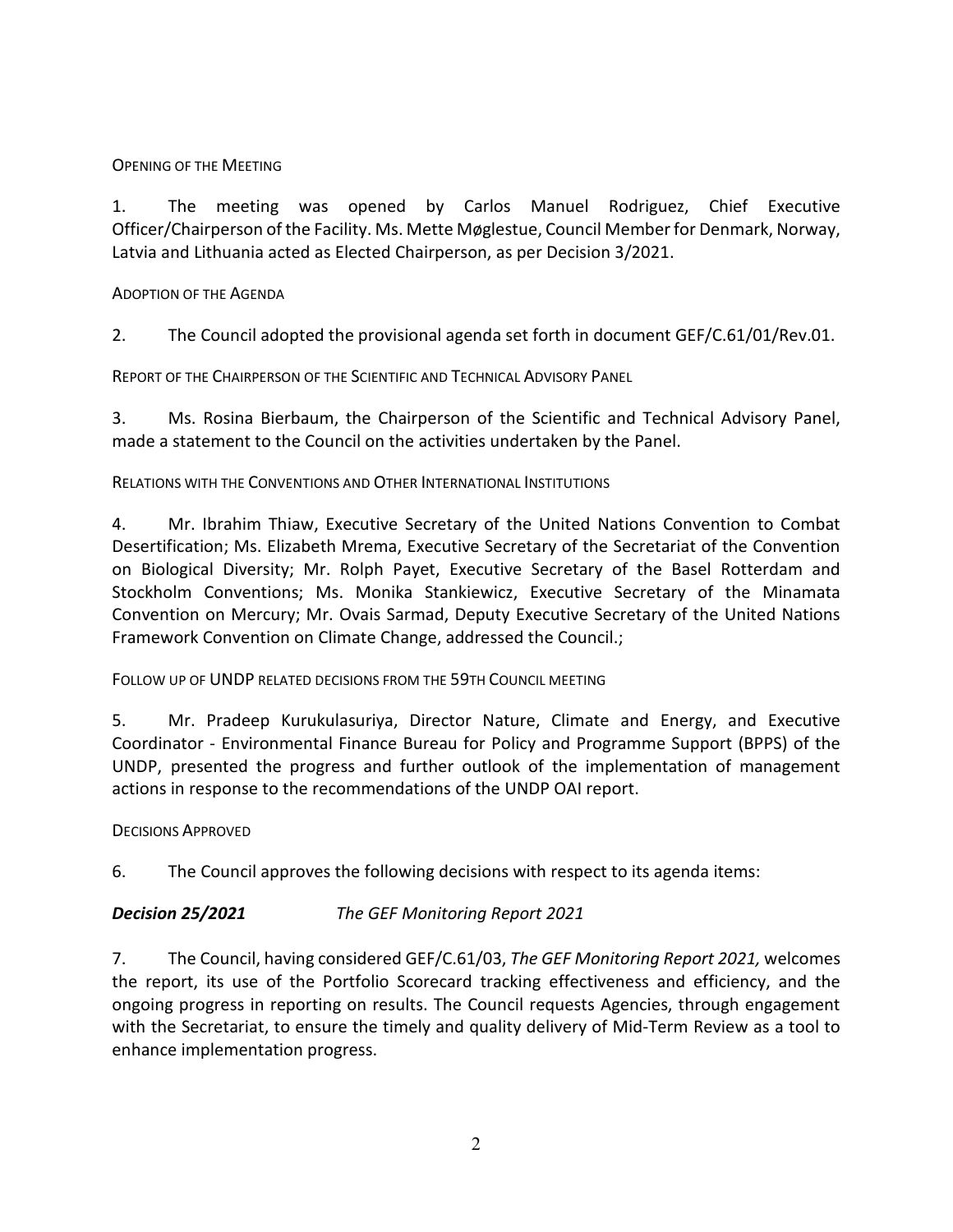*Decision 26/2021 UNDP Third Party Review of Compliance with GEF Minimum Fiduciary Standards*

- 8. The Council, having considered Document GEF/C.61/04, *UNDP Third Party Review of Compliance with GEF Minimum Fiduciary Standards,* takes note of the Independent Third-Party Review of UNDP and decides to:
	- i. Urge UNDP to continue to implement actions required to come into full compliance with GEF Minimum Fiduciary Standards.
	- ii. Request UNDP to present a time-bound Action Plan to address the gaps identified by the Review, to be presented by March 31, 2022 for intersessional distribution to Council.
	- iii. Request UNDP to continue to provide monthly reports to the Secretariat on implementation of all actions under its Management Action Plan and the Secretariat to continue to provide updates to Council based on these reports until the end of 2022; Council would review this requirement at its 63rd meeting in December 2022.
	- iv. Request UNDP to provide an updated self-assessment by June 30, 2022 and the Secretariat to commission an Independent Third-Party Review of that assessment, focused on assessing implementation progress, to be presented to the Council at its 63rd meeting in December 2022.
	- v. Request UNDP to provide an updated self-assessment by June 30, 2023 and the Secretariat to commission an Independent Third-Party Review to be presented to the Council at its 65th meeting in December 2023, with a focus on actions by UNDP that need a longer timeframe to be assessed, and any other potential issues of compliance that might still be present.
	- vi. Require that all projects included in the Work Program implemented by UNDP be circulated by e-mail for Council review at least four weeks prior to CEO endorsement / approval. This shall take place until this requirement is reconsidered by the Council at its 65th meeting in December 2023. Project reviews will take into consideration the relevant findings of the UNDP audits and the management responses and note them in the endorsement review sheet that will be made available to Council during the 4-week review period.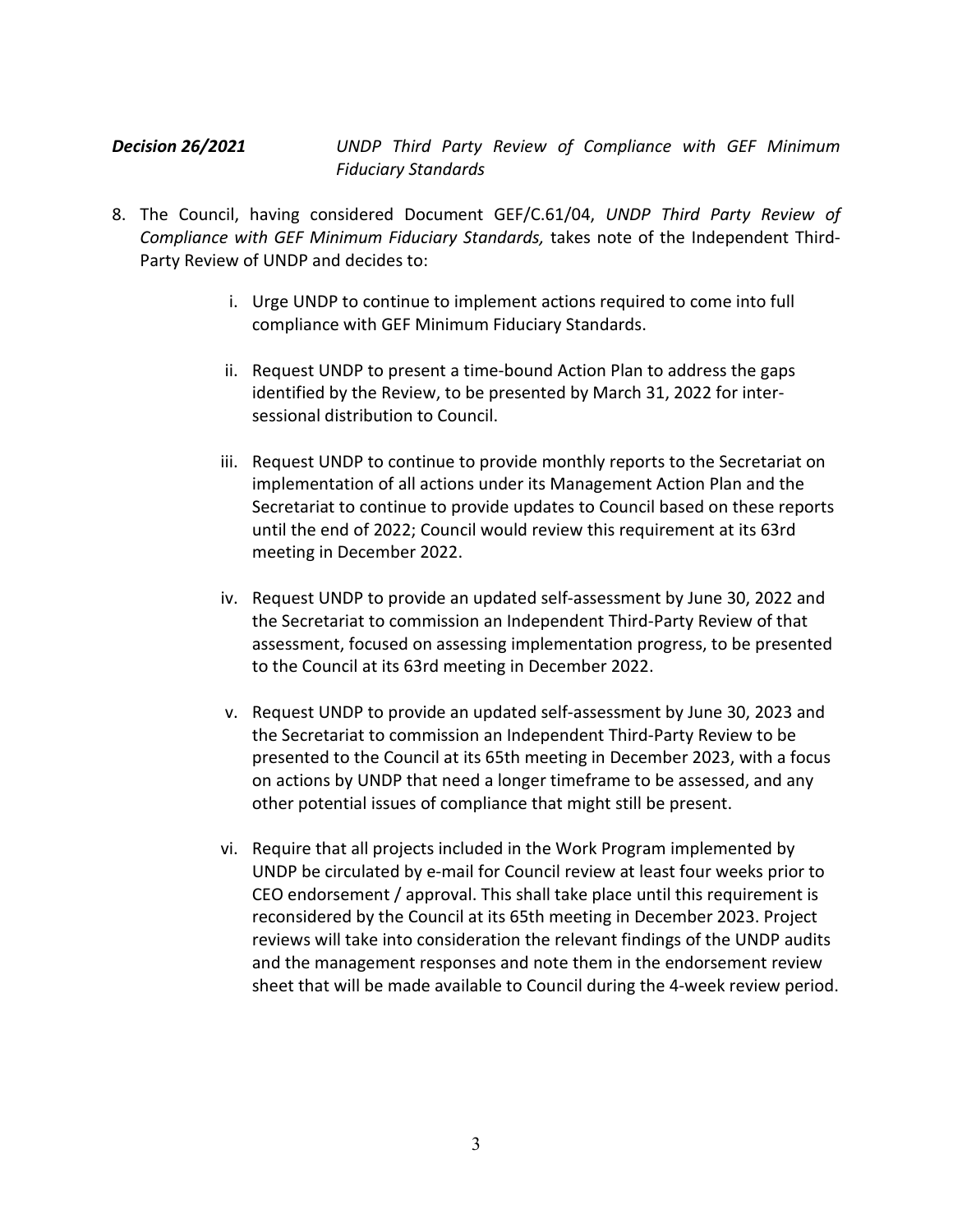### *Decision 27/2021 The Share of GEF Financing in Agencies' Portfolios*

9. The Council, having considered document, GEF/C.61/05, *The Share of GEF Financing in Agencies' Portfolios*, takes note of the report and decides that:

a. in light of the lessons learned and reported data, additional measures are not warranted at this time;

b. the Secretariat should continue to monitor this issue and submit a recommendation to Council if it is determined that additional measures are warranted in the future.

## *Decision 28/2021 Work Program for GEF Trust Fund*

10. The Council, having considered document GEF/C.61/06, *Work Program for GEF Trust Fund*, approves the Work Program comprising 25 projects and 1 program, subject to comments made during the Council meeting and additional comments that may be submitted in writing to the Secretariat by January 7, 2022<sup>[1](#page-3-0)</sup>,<sup>2</sup>,<sup>3</sup>.

11. Total resources approved in this Work Program amounted to \$190.7 million which include GEF project financing and Agency fees. The Work Program is comprised of the following Project Identification Forms (PIFs), Program Framework Documents (PFDs), and Non-expedited Enabling Activity:

12. **Global (Ecuador, India, Kenya, Lao PDR, Philippines, Uruguay, Viet Nam)**: Financing Agrochemical Reduction and Management (FARM), UNEP, UNDP, ADB, UNIDO, [GEF Program Financing: \$ 37,441,500] [GEF ID 10872]

13. **Tonga**: Implementation of the Fanga'uta Lagoon Stewardship Plan and Replication of Lessons Learned to Priority Areas in Vava'u (Tonga R2R Phase 2), UNDP, [GEF Program Financing: \$ 3,864,685] [GEF ID 10518]

14. **India**: Strengthening institutional capacities for securing biodiversity conservation commitments, UNDP, [GEF Program Financing: \$ 4,880,000] [GEF ID 10776]

<span id="page-3-0"></span> $1$  The United States, in light of its policies for certain development projects in countries whose governments (i) are not addressing trafficking in persons; (ii) have engaged in a pattern of gross violations of internationally recognized human rights; or (iii) do not have in place a functioning system for reporting to civilian authorities audits of receipts and expenditures that fund activities of the armed forces and security forces, opposes the following projects and therefore does not join a Council decision that would support: GEF projects 10865 in Comoros and 10864 in China. <sup>2</sup> China opposes the following project and therefore does not join a Council decision that would support: GEF Project 10856 in St-Kitts and Nevis.

<span id="page-3-2"></span><span id="page-3-1"></span><sup>&</sup>lt;sup>3</sup> The decision with respect to project review for UNDP projects (Decision GEF/C.61/04) will apply to all UNDP projects in this WP.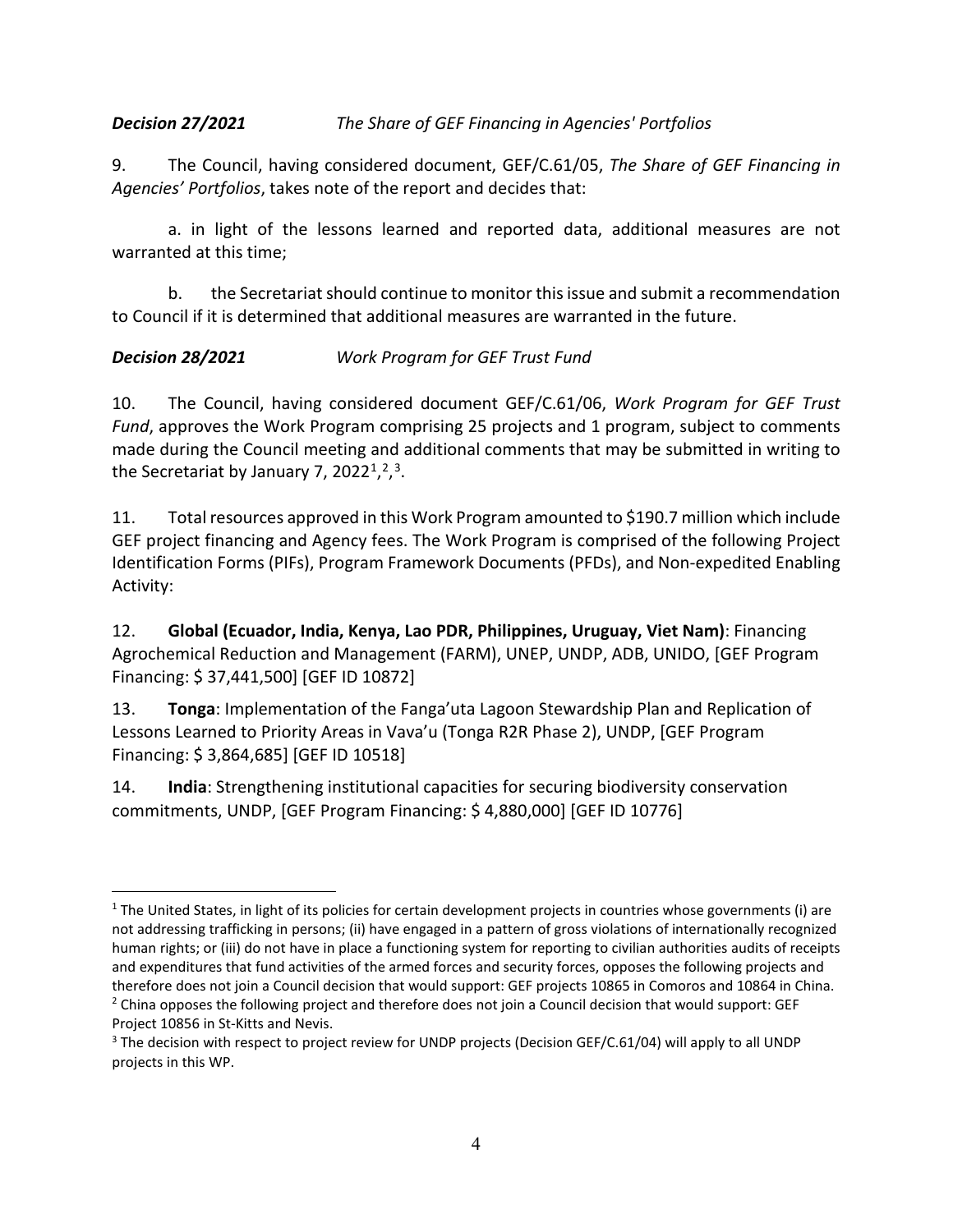15. **Cabo Verde**: Strengthening biodiversity governance systems for the sustainable management of living natural resources in Cabo Verde, UNDP, [GEF Program Financing: \$ 3,484,703] [GEF ID 10871]

16. **Marshall Islands**: Marshall Islands Building Energy Efficiency, IUCN, [GEF Program Financing: \$ 2,193,578] [GEF ID 10859]

17. **Cabo Verde**: Towards Land Degradation Neutrality for Improved Equity, Sustainability, and Resilience, FAO, [GEF Program Financing: \$ 2,183,105] [GEF ID 10863]

18. **India**: Sustainable Management and Restoration of Degraded Landscapes for Achieving Land Degradation Neutrality (LDN) in India, UNDP, [GEF Program Financing: \$ 6,600,000] [GEF ID 10876]

19. **Sri Lanka**: Integrated Management and Environmentally Sound Disposal of POPs Pesticides and Mercury in Healthcare and Agricultural Sectors in Sri Lanka, UNDP, [GEF Program Financing: \$5,040,000] [GEF ID 10868]

20. **Egypt**: Improved Management Of Ewaste And Healthcare Waste To Reduce Emissions Of Unintentionally Produced POPs (UPOPs), World Bank, [GEF Program Financing: \$9,132,421] [GEF ID 10879]

21. **Regional (Gambia, Guinea-Bissau, Mauritania, Senegal**): Enhancing the sustainable management of Senegalo-Mauritanian Aquifer System to ensure access to water for populations facing climate change (SMAS), UNEP, [GEF Program Financing: \$ 3,150,000] [GEF ID 10784]

22. **Regional (Malaysia, Thailand**): Enhancing Environmental Security and Transboundary Cooperation in the Golok/Kolok River Basin, FAO, [GEF Program Financing: \$ 4,000,000] [GEF ID 10794]

23. **Regional (Barbados, Guyana, Suriname, Trinidad and Tobago**): Strategies, technologies and social solutions to manage bycatch in tropical Large Marine Ecosystem Fisheries (REBYC-III CLME+), FAO, [GEF Program Financing: \$5,329,452] [GEF ID 10857]

24. **Regional (Indonesia, Timor Leste)**: Towards Sustainable and Conversion-Free Aquaculture in Indonesian Seas Large Marine Ecosystem (ISLME), ADB, [GEF Program Financing: \$4,449,542] [GEF ID 10867]

25. **Regional (Cote d'Ivoire, Ghana, Togo**): Using Marine Spatial Planning in the Gulf of Guinea for the implementation of Payment for Ecosystem Services and Coastal Nature-based Solutions, IUCN, [GEF Program Financing: \$3,000,000] [GEF ID 10875]

26. **Regional (Albania, Kosovo, Montenegro, North Macedonia**): Implementing the Strategic Action Programme of the Drin Basin to Strengthen Transboundary Cooperation and Enable Integrated Natural Resources Management, UNDP, [GEF Program Financing: \$7,105,936] [GEF ID 10881]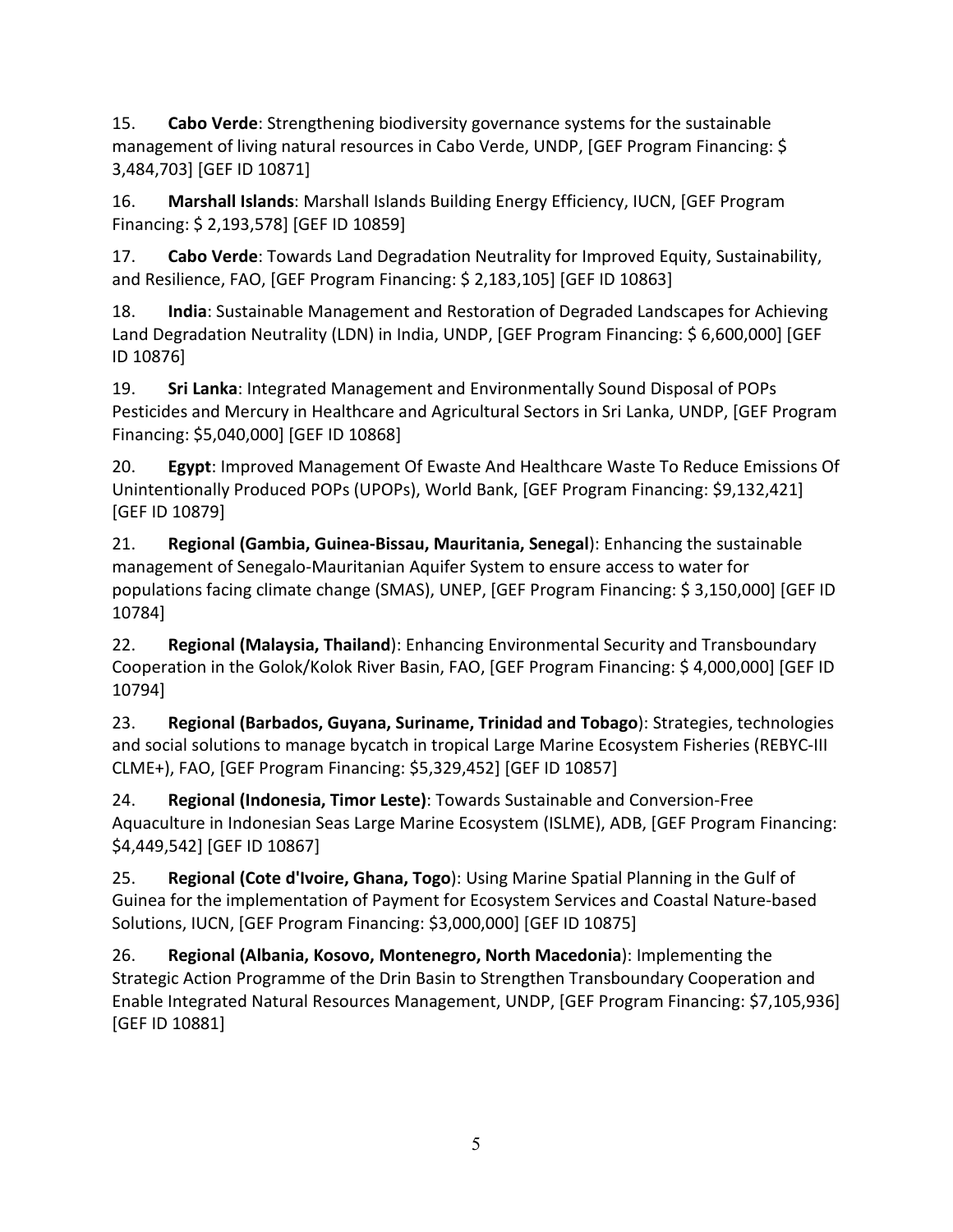27. **Armenia**: Conservation and Sustainable Management of Land Resources and High Value Ecosystems in Lake Sevan Basin for Multiple Benefits, UNDP, [GEF Program Financing: \$3,598,631] [GEF ID 10854]

28. **Micronesia**: Securing Climate-Resilient Sustainable Land Management and Progress Towards Land Degradation Neutrality in the Federated States of Micronesia, UNDP, [GEF Program Financing: \$5,155,255] [GEF ID 10858]

29. **Marshall Islands**: Sustainable food systems and integrated land/seascape management in the Marshall Islands, FAO, [GEF Program Financing: \$2,100,913] [GEF ID 10862]

30. **Regional (Cabo Verde, Comoros, Guinea-Bissau, Maldives, Mauritius, Sao Tome and Principe, Seychelles)**: Supporting Sustainable Inclusive Blue Economy Transformation in AIO SIDS, UNDP, [GEF Program Financing: \$ 9,003,847] [GEF ID 10865]

31. **Mexico**: Promoting sustainability in the agave-mezcal value chain through restoration and integrated management of biocultural landscapes in Oaxaca, UNEP, [GEF Program Financing: \$4,507,534] [GEF ID 10869]

32. **South Sudan**: Promoting Sustainable Approaches to Ecosystem Conservation in the Imatong landscape of South Sudan, UNEP, [GEF Program Financing: \$3,502,968] [GEF ID 10870]

33. **Regional (Indonesia, Philippines, Thailand)**: Effectively Managing Networks of Marine Protected Areas in Large Marine Ecosystems in the ASEAN Region (ASEAN ENMAPS), UNDP, [GEF Program Financing: \$12,548,861] [GEF ID 10873]

34. With respect to the following 4 projects, the Council requested the Secretariat to arrange for Council members to receive draft final project documents and to transmit to the CEO within four weeks any concerns they may have prior to the CEO's endorsing the project document for final approval by the GEF Agency:

35. **China**: Sustainable Mercury Management in Non-ferrous Metal Industry, World Bank, [GEF Program Financing: \$20,300,000] [GEF ID 10864]

36. **St. Kitts and Nevis**: Achieving a rapid decarbonization of the energy sector in Saint Kitts and Nevis, UNEP, [GEF Program Financing: \$ 3,318,995] [GEF ID 10856]

37. **India**: Improving thermal energy efficiency in the design, manufacture and operation of industrial boilers for low-carbon micro-, small and medium-sized enterprises in India, UNIDO, [GEF Program Financing: \$ 2,664,690] [GEF ID 10878]

38. **Regional (Ecuador, Peru)**: Green Finance & Sustainable Agriculture in the Dry Forest Ecoregion of Ecuador and Peru, CAF, [GEF Program Financing: \$6,000,000] [GEF ID 10852]

39. With respect to the PIFs and Non-expedited Enabling Activity approved as part of the Work Program, the Council finds that each of these PIFs and Non-expedited Enabling Activity (i) is, or would be, consistent with the Instrument and GEF policies and procedures, and (ii) may be endorsed by the CEO for final approval by the GEF Agency, provided that the final project documents fully incorporate and address the Council's and the STAP reviewer's comments on the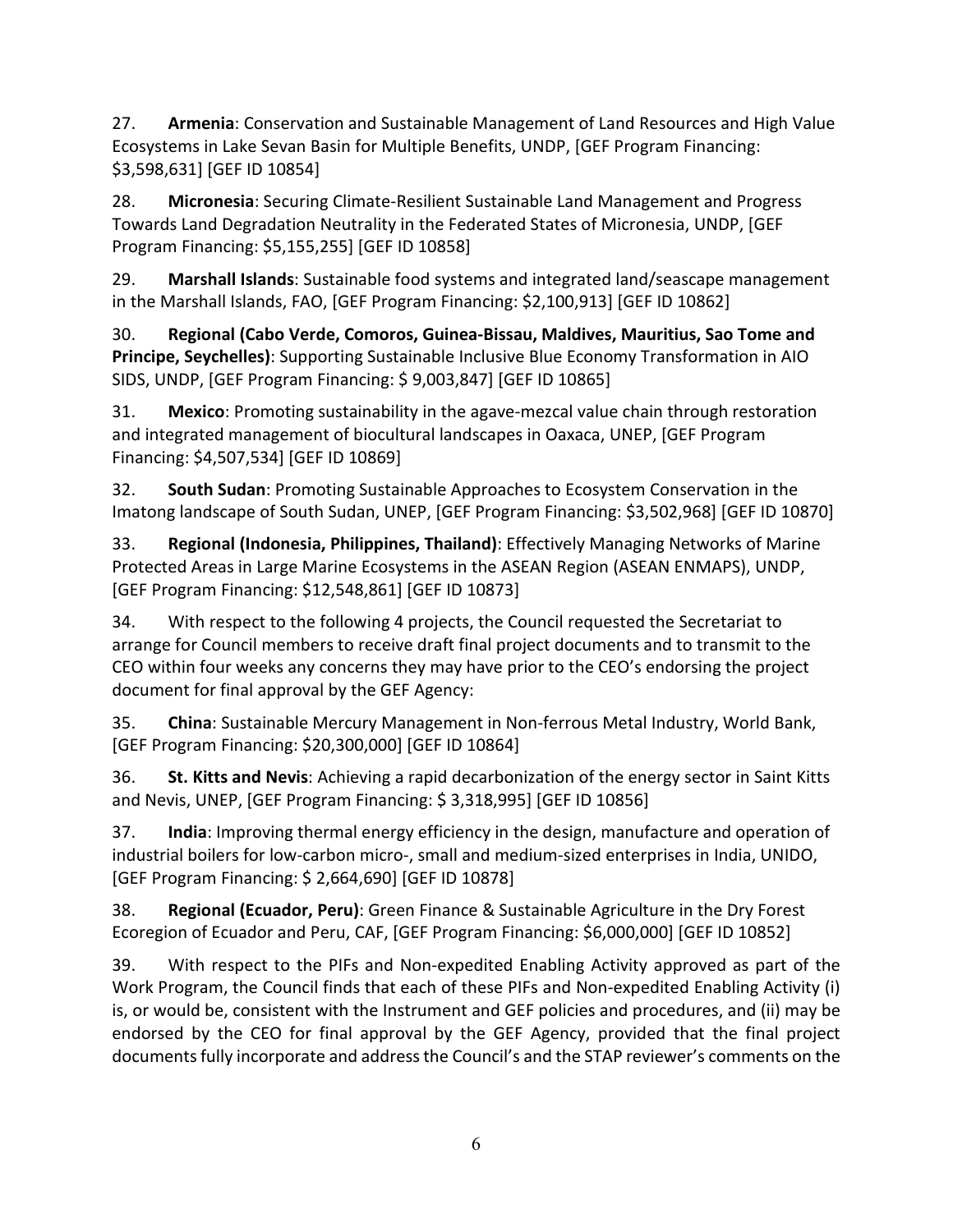Work Program, and that the CEO confirms that the project continues to be consistent with the Instrument and GEF policies and procedures.

40. With respect to any PIF and Non-expedited Enabling Activity approved in this Work Program, the final project document will be posted on the GEF website for information after CEO endorsement. If there are major changes to the project objectives or scope since PIF approval, the final project document shall be posted on the web for Council review for four weeks prior to CEO endorsement.

41. With respect to the PFDs approved as part of the Work Program, the final child project documents fully incorporating and addressing the Council's and STAP reviews shall be circulated for Council review for four weeks prior to CEO endorsement/approval.

*Decision 29/2021 Relations with the Conventions and Other International Institutions*

42. The Council, having considered document GEF/C.61/07, *Relations with the Conventions and Other International Institutions*, welcomes the report and requests the GEF network to continue to work with recipient countries to reflect the guidance and national priorities in their GEF programming and activities.

## *Decision 30/2021 Assessment of the Pilot on Adjusted Co-chairing Arrangements*

43. The Council, having considered Document GEF/C.61/08, *Assessment of the Pilot on Adjusted Co-chairing Arrangements*, recalls its decisions 22/2020 and 23/2020, and requests the Working Group on Governance to submit its assessment of the pilot co-chairing arrangement and options for the future, and recommendations as may be necessary, as requested in these decisions, at its 62<sup>nd</sup> meeting.

44. The Council further decides to extend the current pilot co-chairing arrangement until its 63rd Council meeting in December 2022.

*Decision 31/2021 Note on the Organization of the 7th GEF Assembly*

45. The Council, having considered Document GEF/C.61/09, *Note on the Organization of the Seventh GEF Assembly*, approves \$1.7 million for the Special Initiative to fund the Organization of the Seventh Assembly.

*Decision 32/2021 Management Response to Final Report of OPS7: Working Toward a Greener Global Recovery*

46. The Council, having considered documents GEF/E/C.61/01, *Working Toward A Greener Global Recovery - Executive Summary of OPS7*, GEF/E/C.61/Inf.01, *Working Toward A Greener*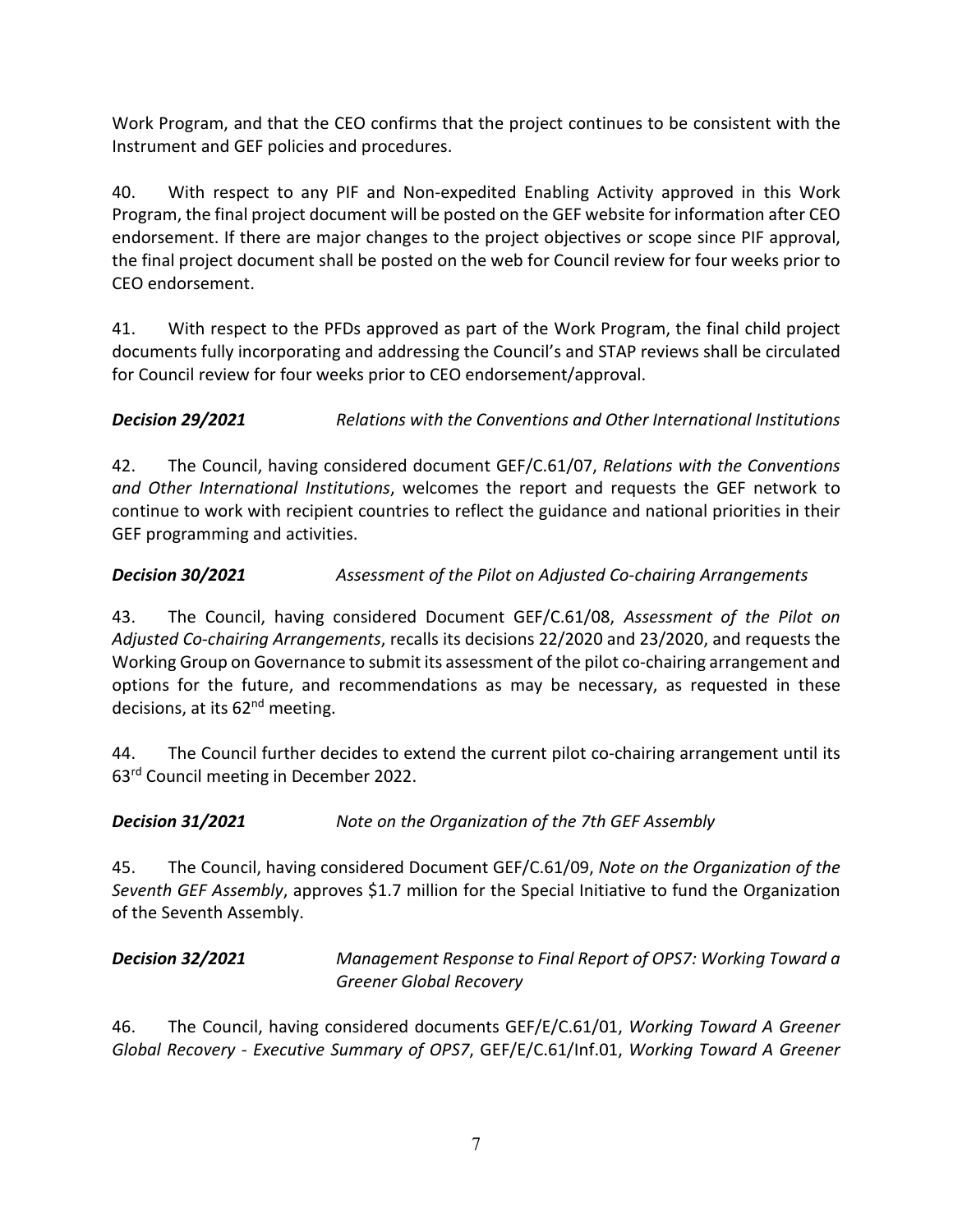*Global Recovery - Final Report of OPS7*, and GEF/C.61/10, the *Management Response*, takes note of the related evaluation recommendations and endorses the management response to address them.

# *Decision 33/2021 Report of the Selection and Review Committee*

47. The Council, having considered document GEF/C.61/11, *Report of the Selection and Review Committee (SRC)*:

- a. Agrees with the SRC's assessment of the GEF CEO's performance for the Performance Year 21 (July 1, 2020 to June 30, 2021) and its recommended performance rating. The World Bank will provide its standard salary increase, in accordance with the World Bank's Merit Increase Matrix. The Council requests the SRC to communicate this decision to the World Bank Human Resource Department.
- b. Agrees with the SRC's assessment of the GEF IEO Director's performance for the Performance Year 21 (July 1, 2020 to June 30, 2021) and its recommended performance rating. The World Bank will provide its standard salary increase, in accordance with the World Bank's Merit Increase Matrix. The Council requests the SRC to communicate this decision to the World Bank Human Resource Department.

48. Takes note of the 2022 performance objectives for the GEF CEO and IEO Director and requests the SRC present the performance evaluations of the GEF CEO and IEO Director for the Council's review at its 63rd meeting.

# *Decision 34/2021 Dates for the 62th Council Meeting*

49. The Council, recalling its Decision 34/2020, decides that it will hold its 62<sup>nd</sup> meeting the week of June 20, 2022.

# *Decision 35/2021 Appointment of Members of the Ethics Committee*

50. The Council, recalling its Decision 14/2020 and as prescribed in the GEF Policy on Ethics and Conflict of Interest, approves the updated Membership of the Ethics Committee as follows:

- a. Ms. Yoshiko Motoyama, Alternate Council Member of Japan, for a term of two years [until December of 2024] or until the expiration of her term as Council Member, whichever comes first. Ms. Motoyama will be Chair of the Ethics Committee.
- b. Ms. Lavern Queeley, Council Member for Antigua and Barbuda, Bahamas, Barbados, Belize, Cuba, Dominica, Dominican Republic, Grenada, Guyana, Haiti, Jamaica, St. Kitts and Nevis, St. Lucia, St. Vincent and the Grenadines, Suriname and Trinidad and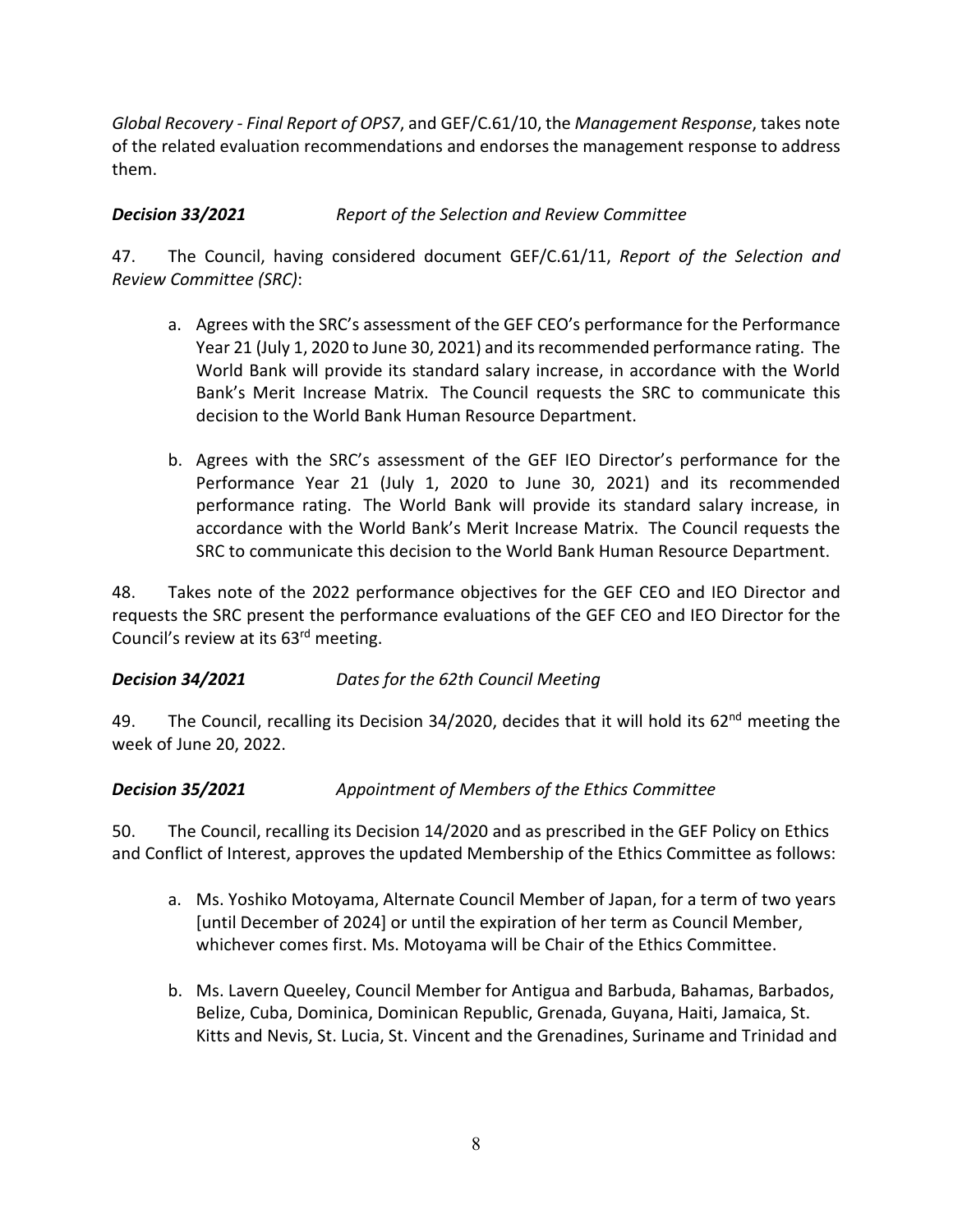Tobago, for a term of two years [until December 2024] or until the expiration of her term as Council Member, whichever comes first.

- c. Mr. Miguel Stutzin, Council Member for Argentina, Bolivia, Chile, Paraguay, Peru and Uruguay, for a term of two years [until December 2024] or until the expiration of his term as Council Member, whichever comes first.
- d. Mr. Gerard Bussier, Council Member for Comoros, Djibouti, Eritrea, Kenya, Madagascar, Mauritius, Rwanda, Seychelles, Somalia, South Sudan, Sudan, Tanzania and Uganda, for a term of two years [until December 2024] or until the expiration of his term as Council Member, whichever comes first.

*Decision 36/2021 Appointment of Members of the Working Group on Governance*

51. The Council, recalling its Decisions 11/2020 and 23/2020, decides that the Working Group on Governance will be composed as follows:

- a. Ms. Gabriela Blatter, Switzerland -Council Member of the Constituency of Azerbaijan, Kazakhstan, Kyrgyz Republic, Switzerland, Tajikistan, Turkmenistan and Uzbekistan.
- b. Mr. Mathew Haarsager, United States Council Member.
- c. Mr. Tom Bui, Canada Council Member
- d. Mr. Richard Bontjer, Australia Council Member of the Constituency of Australia, New Zealand and Republic of Korea.
- e. Ms. Brenda Pequeño Vargas, Mexico Council Member of the Constituency of Costa Rica, El Salvador, Guatemala, Honduras, Mexico, Nicaragua, Panama and Venezuela.
- f. Mr. Baba Drame, Senegal Alternate Council Member of the Constituency of Burkina, Faso, Cape Verde, Chad, Guinea-Bissau, Mali, Mauritania, Niger, Senegal and The Gambia.
- g. Ms. Samanthia Justin, St. Lucia Alternate Council Member for the Constituency of Antigua and Barbuda, Bahamas, Barbados, Belize, Cuba, Dominica, Dominican Republic, Grenada, Guyana, Haiti, Jamaica, St Kitts and Nevis, St Lucia, St Vincent and the Grenadines, Surinam, and Trinidad and Tobago.
- h. Ms. Hoda Elshawadfy, Egypt Council Member of the Constituency of Algeria, Egypt, Libya, Morocco and Tunisia.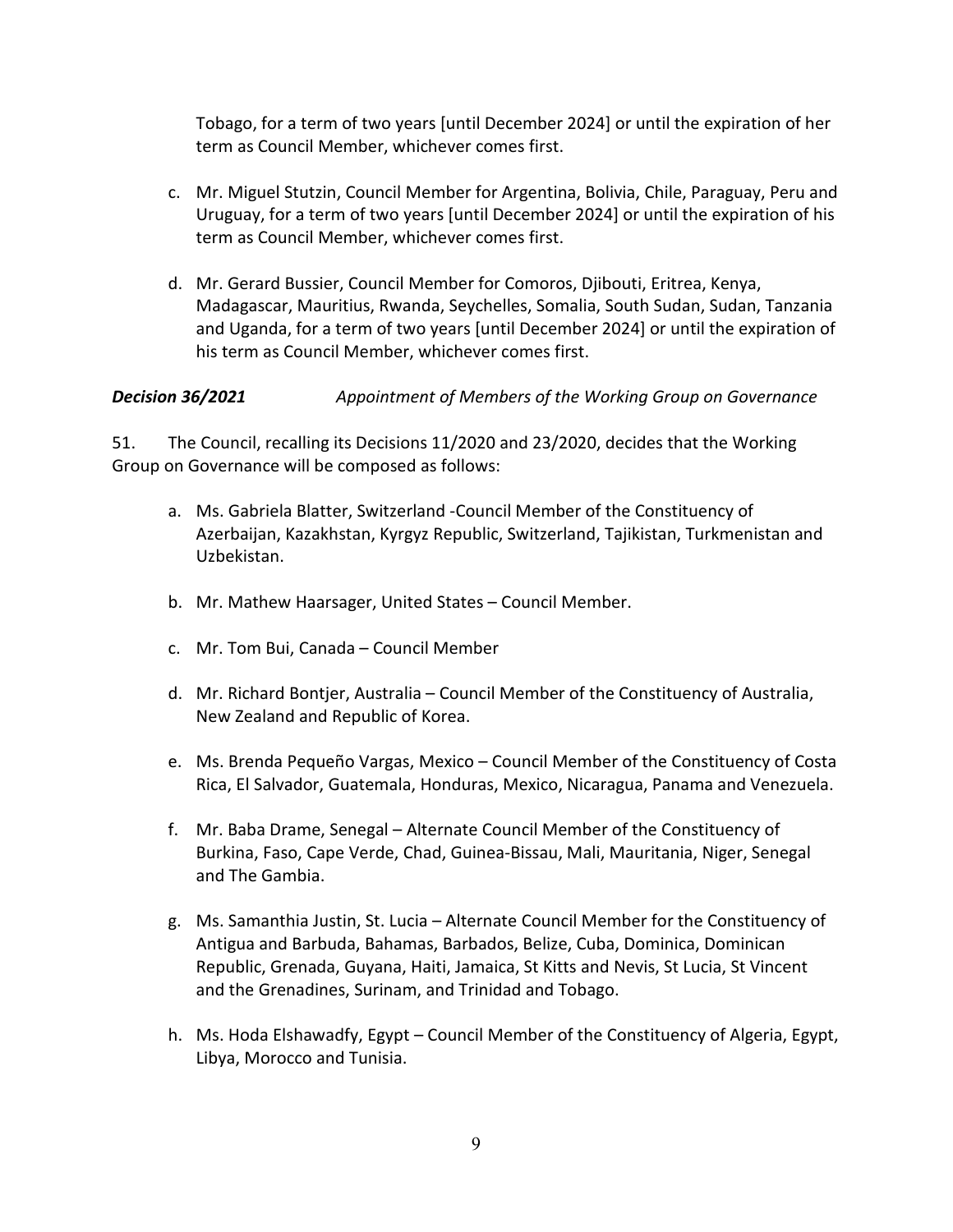### *Decision 37/2021 Appointment of the elected chairperson for the year 2022*

52. The Council appoints as elected co-chair for the year 2022 Ambassador Aliioiga Feturi Elisaia, Council Member of the Constituency of Cook Islands, Fiji, Indonesia, Kiribati, Marshall Islands, Micronesia, Nauru, Niue, Palau, Papua New Guinea, Philippines, Samoa, Solomon Islands, Timor Leste, Tonga, Tuvalu and Vanuatu.

CLOSURE OF THE MEETING

The meeting closed on December 10, 2021.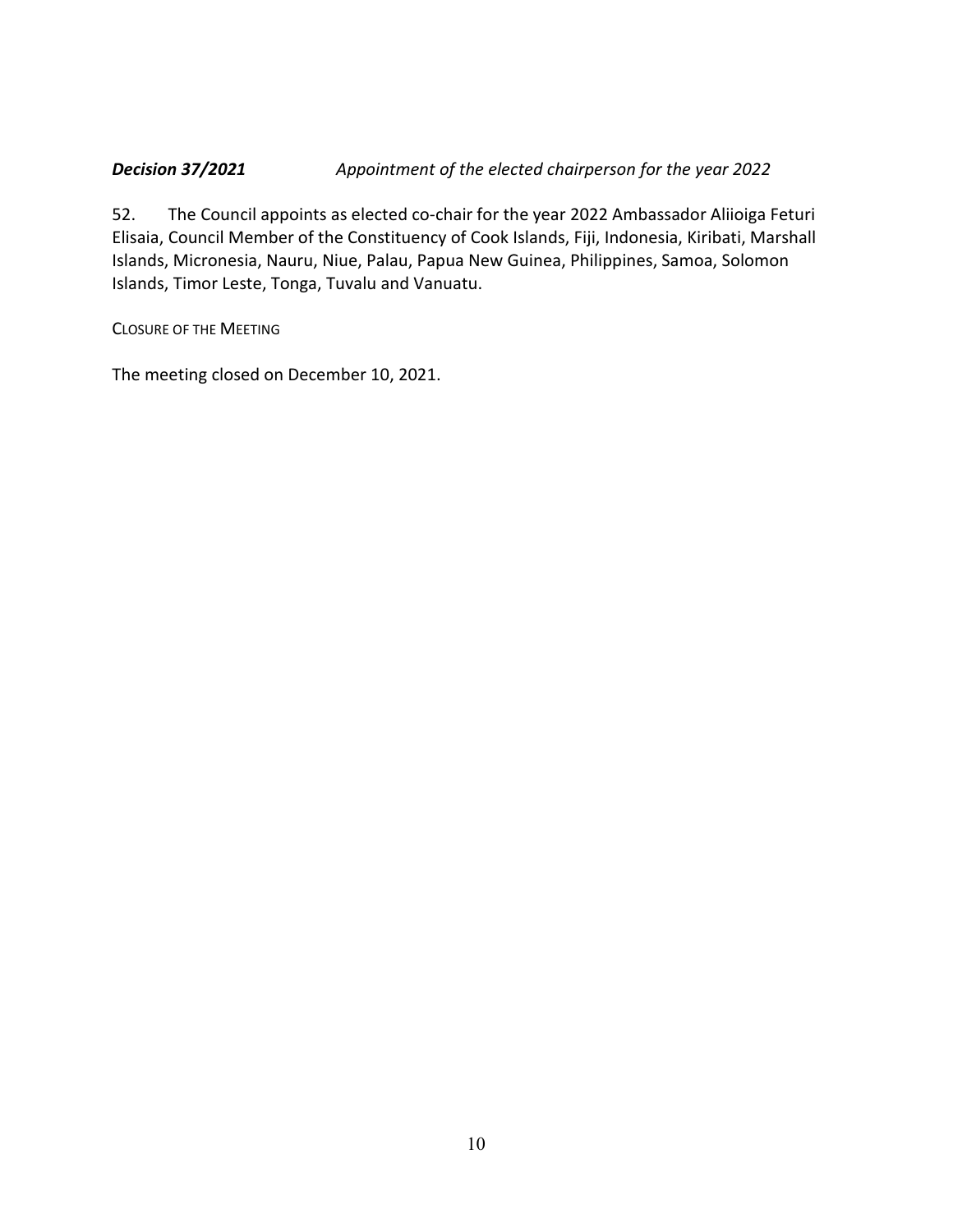## **Global Environment Facility**

**Table 1: Record of GEF Trust Fund Resources Requested for Projects/Programs and Resulting Council Decisions Council Meeting, December 6 - 10, 2021**

|   |                                 |                                        |                                                                                                                                      |                                                                                              |                        |                                   | <b>Project Amounts Requested for Funding</b><br>in US\$ |                                  | <b>Project Amounts Approved by Council</b><br>in US\$ |                               |                                 |                                                    |
|---|---------------------------------|----------------------------------------|--------------------------------------------------------------------------------------------------------------------------------------|----------------------------------------------------------------------------------------------|------------------------|-----------------------------------|---------------------------------------------------------|----------------------------------|-------------------------------------------------------|-------------------------------|---------------------------------|----------------------------------------------------|
|   | <b>GEF ID</b>                   | Agency                                 | Title                                                                                                                                | Country                                                                                      | Focal Area             | Project<br>Financing<br>Requested | Agency Fee<br>Requested                                 | <b>Total Amount</b><br>Requested | Project<br>Financing<br>Approved                      | <b>Agency Fee</b><br>Approved | <b>Total Amount</b><br>Approved | 20% of Agency fee<br>to be committed by<br>Trustee |
|   | <b>Other Programs</b>           |                                        |                                                                                                                                      |                                                                                              |                        |                                   |                                                         |                                  |                                                       |                               |                                 |                                                    |
|   | 10872                           | UNEP,<br>UNDP,<br>ADB,<br><b>UNIDO</b> | Financing<br>Agrochemical<br>Reduction and<br>Management<br>(FARM)                                                                   | Global<br>(Ecuador,<br>India,<br>Kenya, Lao<br>PDR,<br>Philippines,<br>Uruguay,<br>Viet Nam) | Chemicals<br>and Waste | 37,441,500                        | 3,369,735                                               | 40,811,235                       | 37,441,500                                            | 3,369,735                     | 40,811,235                      | 673,947                                            |
|   | <b>Sub-total Other Programs</b> |                                        |                                                                                                                                      |                                                                                              |                        | 37,441,500                        | 3,369,735                                               | 40,811,235                       | 37,441,500                                            | 3,369,735                     | 40,811,235                      | 673,947                                            |
|   |                                 |                                        |                                                                                                                                      |                                                                                              |                        |                                   |                                                         |                                  |                                                       |                               |                                 |                                                    |
|   | <b>Non-Grant Instrument</b>     |                                        |                                                                                                                                      |                                                                                              |                        |                                   |                                                         |                                  |                                                       |                               |                                 |                                                    |
| 2 | 10852                           | CAF                                    | Green Finance &<br>Sustainable<br>Agriculture in<br>the Dry Forest<br>Ecoregion of<br>Ecuador and<br>Peru                            | Regional<br>(Ecuador,<br>Peru)                                                               | Multi Focal<br>Area    | 6,000,000                         | 540,000                                                 | 6,540,000                        | 6,000,000                                             | 540,000                       | 6,540,000                       | 108,000                                            |
|   |                                 | <b>Sub-total Non-Grant Instrument</b>  |                                                                                                                                      |                                                                                              |                        | 6,000,000                         | 540,000                                                 | 6,540,000                        | 6,000,000                                             | 540,000                       | 6,540,000                       | 108,000                                            |
|   |                                 |                                        |                                                                                                                                      |                                                                                              |                        |                                   |                                                         |                                  |                                                       |                               |                                 |                                                    |
|   |                                 | <b>Stand-Alone Full-sized Projects</b> |                                                                                                                                      |                                                                                              |                        |                                   |                                                         |                                  |                                                       |                               |                                 |                                                    |
|   | <b>Biodiversity</b>             |                                        |                                                                                                                                      |                                                                                              |                        |                                   |                                                         |                                  |                                                       |                               |                                 |                                                    |
| 3 | 10518                           | <b>UNDP</b>                            | Implementation<br>of the Fanga'uta<br>Lagoon<br>Stewardship Plan<br>and Replication<br>of Lessons<br>Learned to<br>Priority Areas in | Tonga                                                                                        | Biodiversity           | 3,864,685                         | 367,144                                                 | 4,231,829                        | 3,864,685                                             | 367,144                       | 4,231,829                       | 73,429                                             |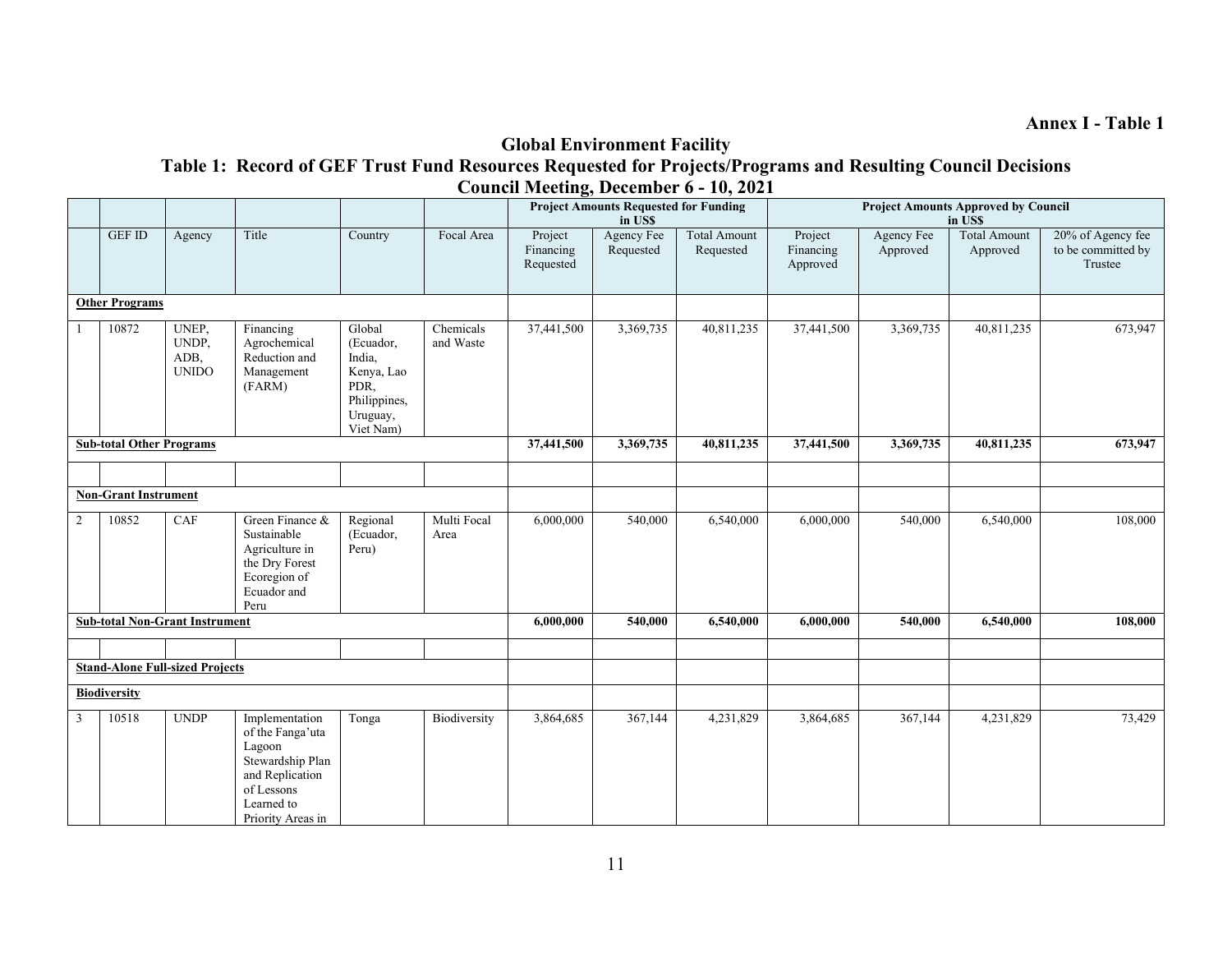|                |                                  |                                        |                                                                                                                                                             |                        |                   |                                   | <b>Project Amounts Requested for Funding</b><br>in US\$ |                                  | <b>Project Amounts Approved by Council</b><br>in US\$ |                               |                                 |                                                    |
|----------------|----------------------------------|----------------------------------------|-------------------------------------------------------------------------------------------------------------------------------------------------------------|------------------------|-------------------|-----------------------------------|---------------------------------------------------------|----------------------------------|-------------------------------------------------------|-------------------------------|---------------------------------|----------------------------------------------------|
|                | $\mathop{\rm GEF}\nolimits$ ID   | Agency                                 | Title                                                                                                                                                       | Country                | Focal Area        | Project<br>Financing<br>Requested | Agency Fee<br>Requested                                 | <b>Total Amount</b><br>Requested | Project<br>Financing<br>Approved                      | <b>Agency Fee</b><br>Approved | <b>Total Amount</b><br>Approved | 20% of Agency fee<br>to be committed by<br>Trustee |
|                |                                  |                                        | Vava'u (Tonga<br>R <sub>2</sub> R Phase 2)                                                                                                                  |                        |                   |                                   |                                                         |                                  |                                                       |                               |                                 |                                                    |
| $\overline{4}$ | 10776                            | <b>UNDP</b>                            | Strengthening<br>institutional<br>capacities for<br>securing<br>biodiversity<br>conservation<br>commitments                                                 | India                  | Biodiversity      | 4,880,000                         | 463,600                                                 | 5,343,600                        | 4,880,000                                             | 463,600                       | 5,343,600                       | 92,720                                             |
| $\sqrt{5}$     | 10871                            | <b>UNDP</b>                            | Strengthening<br>biodiversity<br>governance<br>systems for the<br>sustainable<br>management of<br>living natural<br>resources in<br>Cabo Verde              | Cabo Verde             | Biodiversity      | 3,484,703                         | 331,047                                                 | 3,815,750                        | 3,484,703                                             | 331,047                       | 3,815,750                       | 66,209                                             |
|                |                                  | <b>Sub-total Biodiversity Projects</b> |                                                                                                                                                             |                        |                   | 12,229,388                        | 1,161,791                                               | 13,391,179                       | 12,229,388                                            | 1,161,791                     | 13,391,179                      | 232,358                                            |
|                |                                  |                                        |                                                                                                                                                             |                        |                   |                                   |                                                         |                                  |                                                       |                               |                                 |                                                    |
|                | <b>Climate Change Mitigation</b> |                                        |                                                                                                                                                             |                        |                   |                                   |                                                         |                                  |                                                       |                               |                                 |                                                    |
| 6              | 10856                            | <b>UNEP</b>                            | Achieving a<br>rapid<br>decarbonization<br>of the energy<br>sector in Saint<br>Kitts and Nevis                                                              | St. Kitts and<br>Nevis | Climate<br>Change | 3,318,995                         | 315,305                                                 | 3,634,300                        | 3,318,995                                             | 315,305                       | 3,634,300                       | 63,061                                             |
| $\tau$         | 10859                            | <b>IUCN</b>                            | Marshall Islands<br><b>Building Energy</b><br>Efficiency                                                                                                    | Marshall<br>Islands    | Climate<br>Change | 2,193,578                         | 197,422                                                 | 2,391,000                        | 2,193,578                                             | 197,422                       | 2,391,000                       | 39,484                                             |
| 8              | 10878                            | <b>UNIDO</b>                           | Improving<br>thermal energy<br>efficiency in the<br>design,<br>manufacture and<br>operation of<br>industrial boilers<br>for low-carbon<br>micro-, small and | India                  | Climate<br>Change | 2,664,690                         | 253,146                                                 | 2,917,836                        | 2,664,690                                             | 253,146                       | 2,917,836                       | 50,629                                             |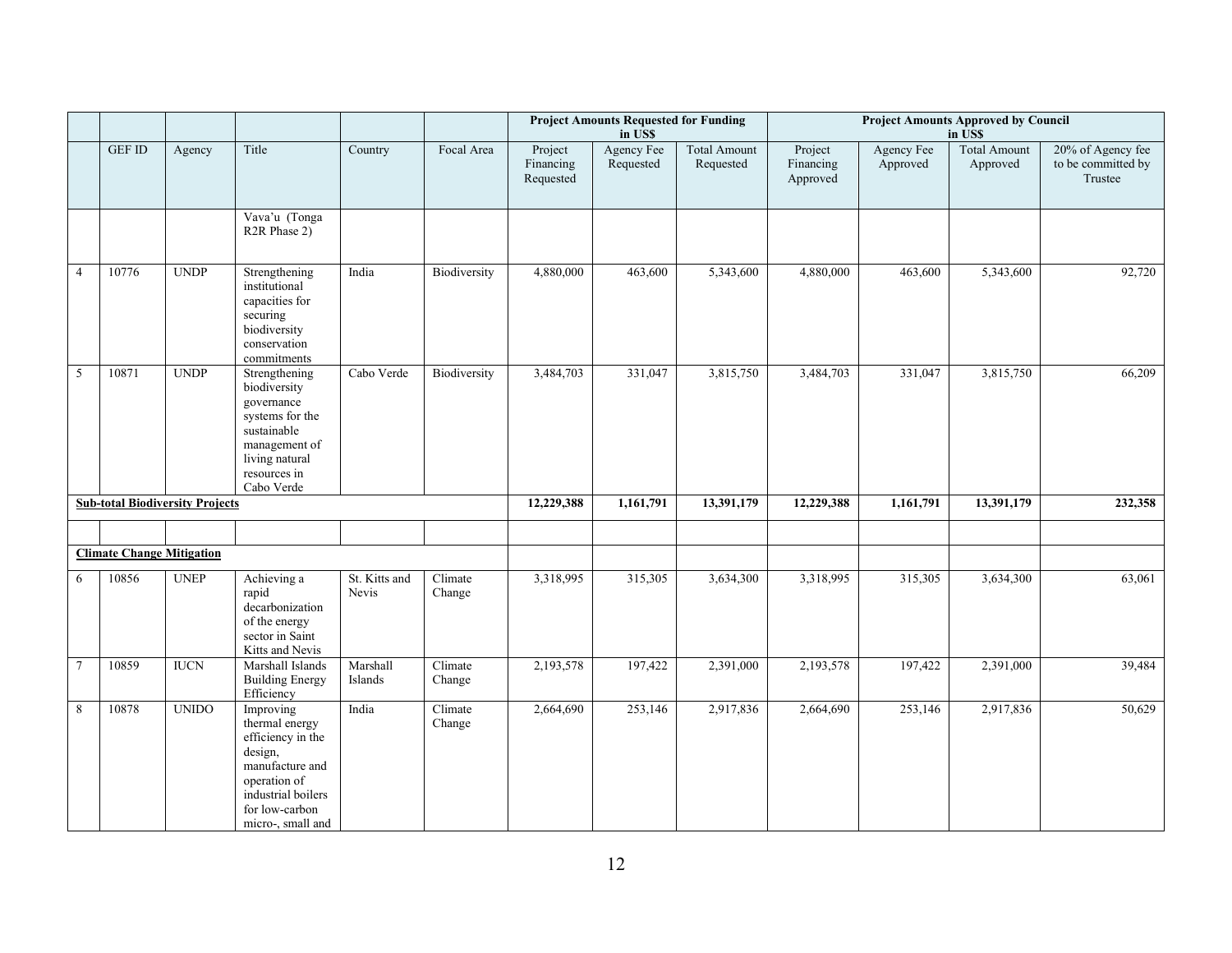|    |                                  |                                            |                                                                                                                                                     |            |                        | <b>Project Amounts Requested for Funding</b><br>in US\$ |                         |                                  | <b>Project Amounts Approved by Council</b><br>in US\$ |                               |                                 |                                                    |
|----|----------------------------------|--------------------------------------------|-----------------------------------------------------------------------------------------------------------------------------------------------------|------------|------------------------|---------------------------------------------------------|-------------------------|----------------------------------|-------------------------------------------------------|-------------------------------|---------------------------------|----------------------------------------------------|
|    | <b>GEF ID</b>                    | Agency                                     | Title                                                                                                                                               | Country    | Focal Area             | Project<br>Financing<br>Requested                       | Agency Fee<br>Requested | <b>Total Amount</b><br>Requested | Project<br>Financing<br>Approved                      | <b>Agency Fee</b><br>Approved | <b>Total Amount</b><br>Approved | 20% of Agency fee<br>to be committed by<br>Trustee |
|    |                                  |                                            | medium-sized<br>enterprises in<br>India                                                                                                             |            |                        |                                                         |                         |                                  |                                                       |                               |                                 |                                                    |
|    |                                  |                                            | <b>Sub-total Climate Change Mitigation Projects</b>                                                                                                 |            |                        | 8,177,263                                               | 765,873                 | 8,943,136                        | 8,177,263                                             | 765,873                       | 8,943,136                       | 153,175                                            |
|    |                                  |                                            |                                                                                                                                                     |            |                        |                                                         |                         |                                  |                                                       |                               |                                 |                                                    |
|    | <b>Land Degradation Projects</b> |                                            |                                                                                                                                                     |            |                        |                                                         |                         |                                  |                                                       |                               |                                 |                                                    |
| 9  | 10863                            | <b>FAO</b>                                 | Towards Land<br>Degradation<br>Neutrality for<br>Improved Equity,<br>Sustainability,<br>and Resilience                                              | Cabo Verde | Land<br>Degradation    | 2,183,105                                               | 207,395                 | 2,390,500                        | 2,183,105                                             | 207,395                       | 2,390,500                       | 41,479                                             |
| 10 | 10876                            | <b>UNDP</b>                                | Sustainable<br>Management and<br>Restoration of<br>Degraded<br>Landscapes for<br>Achieving Land<br>Degradation<br>Neutrality (LDN)<br>in India      | India      | Land<br>Degradation    | 6,600,000                                               | 627,000                 | 7,227,000                        | 6,600,000                                             | 627,000                       | 7,227,000                       | 125,400                                            |
|    |                                  | <b>Sub-total Land Degradation Projects</b> |                                                                                                                                                     |            |                        | 8,783,105                                               | 834,395                 | 9,617,500                        | 8,783,105                                             | 834,395                       | 9,617,500                       | 166,879                                            |
|    |                                  |                                            |                                                                                                                                                     |            |                        |                                                         |                         |                                  |                                                       |                               |                                 |                                                    |
|    |                                  | <b>Chemicals and Waste Projects</b>        |                                                                                                                                                     |            |                        |                                                         |                         |                                  |                                                       |                               |                                 |                                                    |
| 11 | 10864                            | World<br>Bank                              | Sustainable<br>Mercury<br>Management in<br>Non-ferrous<br>Metal Industry                                                                            | China      | Chemicals<br>and Waste | 20,300,000                                              | 1,800,000               | 22,100,000                       | 20,300,000                                            | 1,800,000                     | 22,100,000                      | 360,000                                            |
| 12 | 10868                            | <b>UNDP</b>                                | Integrated<br>Management and<br>Environmentally<br>Sound Disposal<br>of POPs $\,$<br>Pesticides and<br>Mercury in<br>Healthcare and<br>Agricultural | Sri Lanka  | Chemicals<br>and Waste | 5,040,000                                               | 478,800                 | 5,518,800                        | 5,040,000                                             | 478,800                       | 5,518,800                       | 95,760                                             |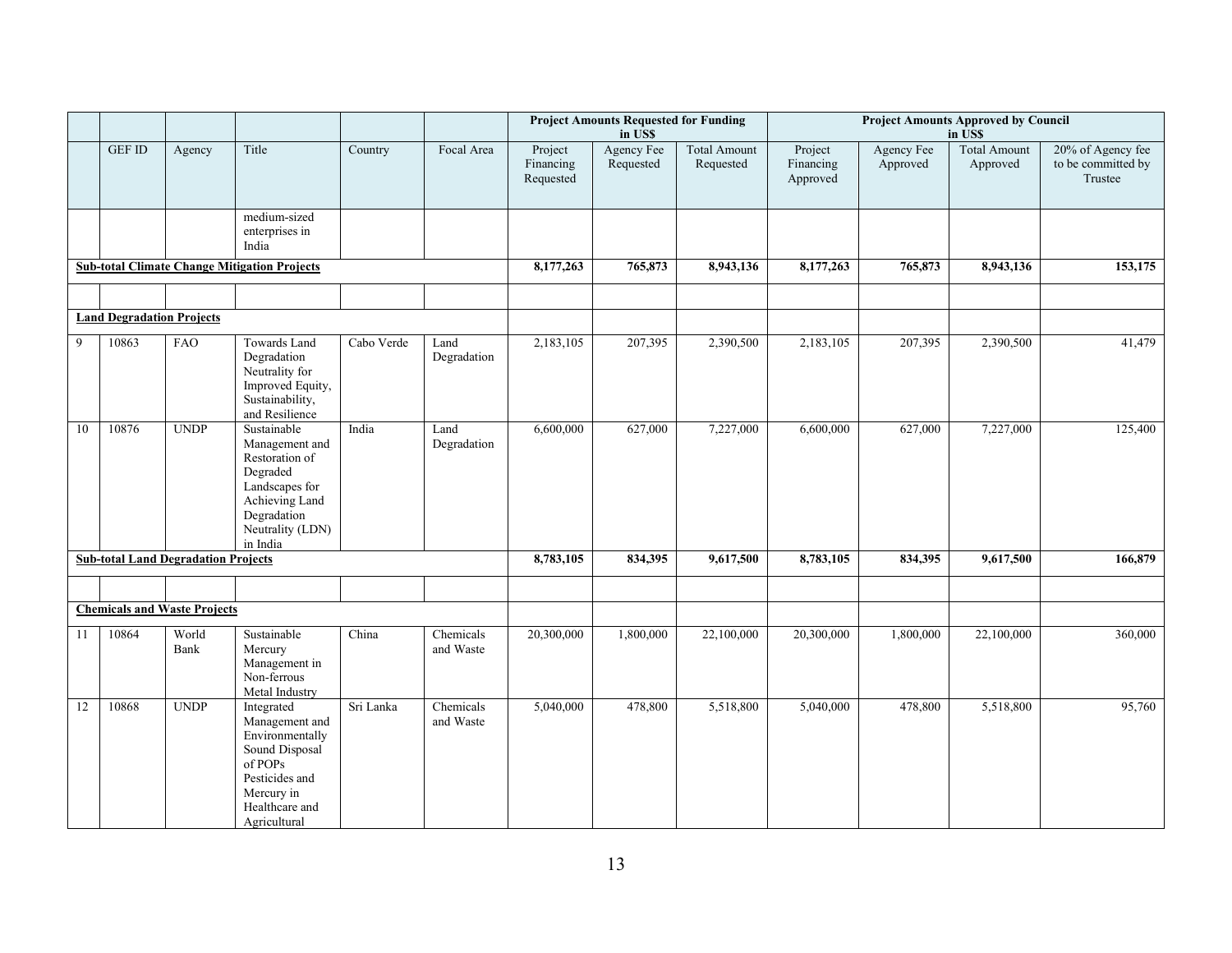|    |               |                                               |                                                                                                                                                                                   |                                                                       |                         | <b>Project Amounts Requested for Funding</b><br>in US\$ |                         |                                  | <b>Project Amounts Approved by Council</b><br>in US\$ |                        |                                 |                                                    |  |
|----|---------------|-----------------------------------------------|-----------------------------------------------------------------------------------------------------------------------------------------------------------------------------------|-----------------------------------------------------------------------|-------------------------|---------------------------------------------------------|-------------------------|----------------------------------|-------------------------------------------------------|------------------------|---------------------------------|----------------------------------------------------|--|
|    | <b>GEF ID</b> | Agency                                        | Title                                                                                                                                                                             | Country                                                               | Focal Area              | Project<br>Financing<br>Requested                       | Agency Fee<br>Requested | <b>Total Amount</b><br>Requested | Project<br>Financing<br>Approved                      | Agency Fee<br>Approved | <b>Total Amount</b><br>Approved | 20% of Agency fee<br>to be committed by<br>Trustee |  |
|    |               |                                               | Sectors in Sri<br>Lanka                                                                                                                                                           |                                                                       |                         |                                                         |                         |                                  |                                                       |                        |                                 |                                                    |  |
| 13 | 10879         | World<br>Bank                                 | Improved<br>Management Of<br>Ewaste And<br>Healthcare Waste<br>To Reduce<br>Emissions Of<br>Unintentionally<br>Produced POPs<br>(UPOPs)                                           | Egypt                                                                 | Chemicals<br>and Waste  | 9,132,421                                               | 867,579                 | 10,000,000                       | 9,132,421                                             | 867,579                | 10,000,000                      | 173,516                                            |  |
|    |               | <b>Sub-total Chemicals and Waste Projects</b> |                                                                                                                                                                                   |                                                                       |                         | 34,472,421                                              | 3,146,379               | 37,618,800                       | 34,472,421                                            | 3,146,379              | 37,618,800                      | 629,276                                            |  |
|    |               |                                               |                                                                                                                                                                                   |                                                                       |                         |                                                         |                         |                                  |                                                       |                        |                                 |                                                    |  |
|    |               | <b>International Waters Projects</b>          |                                                                                                                                                                                   |                                                                       |                         |                                                         |                         |                                  |                                                       |                        |                                 |                                                    |  |
| 14 | 10784         | <b>UNEP</b>                                   | Enhancing the<br>sustainable<br>management of<br>Senegalo-<br>Mauritanian<br>Aquifer System<br>to ensure access<br>to water for<br>populations<br>facing climate<br>change (SMAS) | Regional<br>(Gambia,<br>Guinea-<br>Bissau,<br>Mauritania,<br>Senegal) | International<br>Waters | 3,150,000                                               | 299,250                 | 3,449,250                        | 3,150,000                                             | 299,250                | 3,449,250                       | 59,850                                             |  |
| 15 | 10794         | FAO                                           | Enhancing<br>Environmental<br>Security and<br>Transboundary<br>Cooperation in<br>the Golok/Kolok<br>River Basin                                                                   | Regional<br>(Malaysia,<br>Thailand)                                   | International<br>Waters | 4,000,000                                               | 380,000                 | 4,380,000                        | 4,000,000                                             | 380,000                | 4,380,000                       | 76,000                                             |  |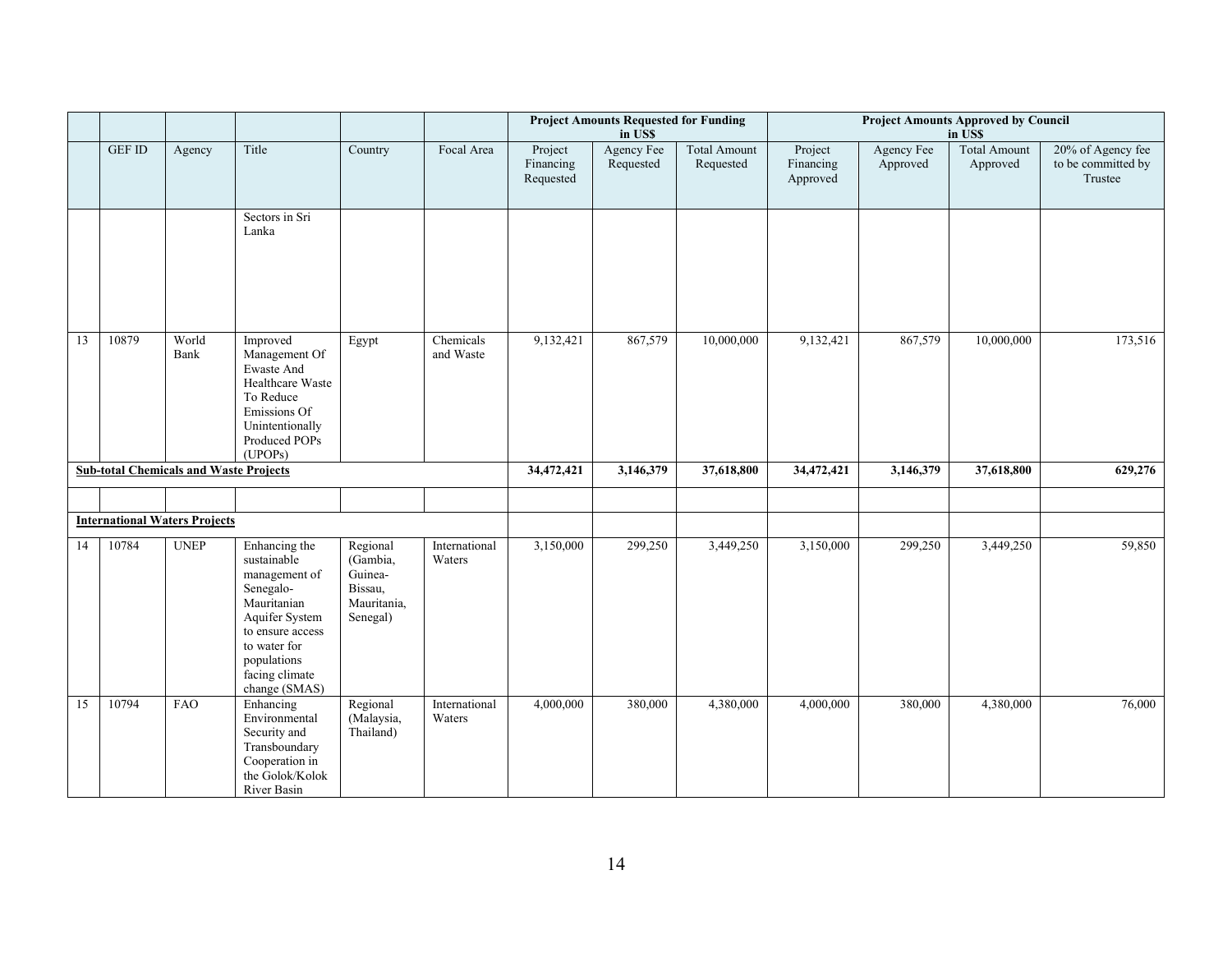|    |                         |             |                                                                                                                                                                                           |                                                                           |                         |                                   | <b>Project Amounts Requested for Funding</b><br>in US\$ |                                  | <b>Project Amounts Approved by Council</b><br>in US\$ |                               |                                 |                                                    |  |
|----|-------------------------|-------------|-------------------------------------------------------------------------------------------------------------------------------------------------------------------------------------------|---------------------------------------------------------------------------|-------------------------|-----------------------------------|---------------------------------------------------------|----------------------------------|-------------------------------------------------------|-------------------------------|---------------------------------|----------------------------------------------------|--|
|    | $\operatorname{GEF}$ ID | Agency      | Title                                                                                                                                                                                     | Country                                                                   | Focal Area              | Project<br>Financing<br>Requested | Agency Fee<br>Requested                                 | <b>Total Amount</b><br>Requested | Project<br>Financing<br>Approved                      | <b>Agency Fee</b><br>Approved | <b>Total Amount</b><br>Approved | 20% of Agency fee<br>to be committed by<br>Trustee |  |
| 16 | 10857                   | FAO         | Strategies,<br>technologies and<br>social solutions<br>to manage<br>bycatch in<br>tropical Large<br>Marine<br>Ecosystem<br>Fisheries<br>(REBYC-III<br>$CLME+$                             | Regional<br>(Barbados,<br>Guyana,<br>Suriname,<br>Trinidad and<br>Tobago) | International<br>Waters | 5,329,452                         | 506,298                                                 | 5,835,750                        | 5,329,452                                             | 506,298                       | 5,835,750                       | 101,260                                            |  |
| 17 | 10867                   | <b>ADB</b>  | Towards<br>Sustainable and<br>Conversion-Free<br>Aquaculture in<br>Indonesian Seas<br>Large Marine<br>Ecosystem<br>(ISLME)                                                                | Regional<br>(Indonesia,<br>Timor Leste)                                   | International<br>Waters | 4,449,542                         | 400,458                                                 | 4,850,000                        | 4,449,542                                             | 400,458                       | 4,850,000                       | 80,092                                             |  |
| 18 | 10875                   | <b>IUCN</b> | <b>Using Marine</b><br><b>Spatial Planning</b><br>in the Gulf of<br>Guinea for the<br>implementation<br>of Payment for<br>Ecosystem<br>Services and<br>Coastal Nature-<br>based Solutions | Regional<br>(Cote<br>d'Ivoire,<br>Ghana,<br>Togo)                         | International<br>Waters | 3,000,000                         | 270,000                                                 | 3,270,000                        | 3,000,000                                             | 270,000                       | 3,270,000                       | 54,000                                             |  |
| 19 | 10881                   | <b>UNDP</b> | Implementing the<br>Strategic Action<br>Programme of<br>the Drin Basin to<br>Strengthen<br>Transboundary<br>Cooperation and<br>Enable Integrated<br>Natural                               | Regional<br>(Albania,<br>Kosovo,<br>Montenegro,<br>North<br>Macedonia)    | International<br>Waters | 7,105,936                         | 675,064                                                 | 7,781,000                        | 7,105,936                                             | 675,064                       | 7,781,000                       | 135,013                                            |  |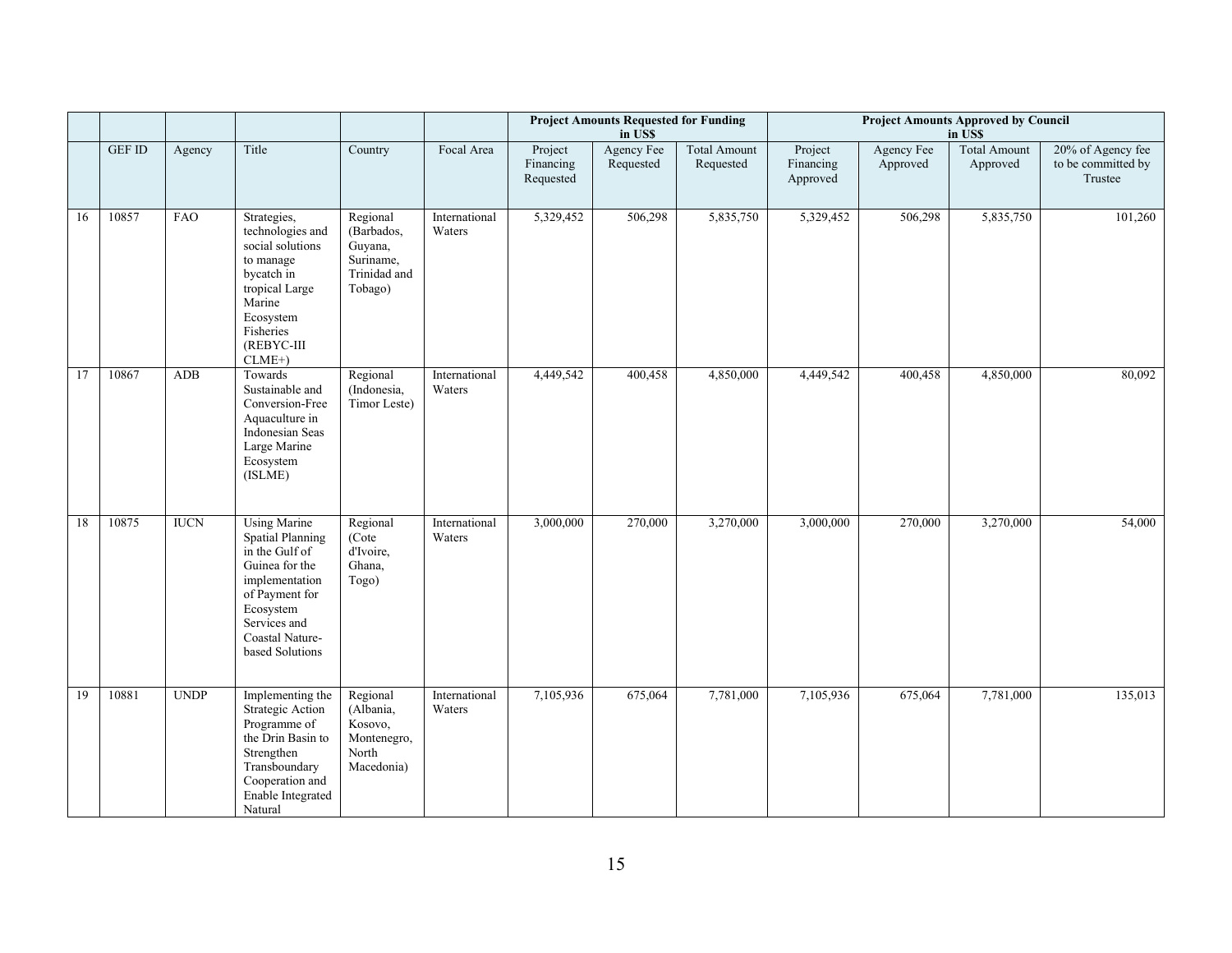|                                                |                                  |             |                                                                                                                                                                                 |                                                            |                     | <b>Project Amounts Requested for Funding</b><br><b>Project Amounts Approved by Council</b><br>in US\$<br>in US\$ |                                |                                  |                                  |                               |                                 |                                                    |
|------------------------------------------------|----------------------------------|-------------|---------------------------------------------------------------------------------------------------------------------------------------------------------------------------------|------------------------------------------------------------|---------------------|------------------------------------------------------------------------------------------------------------------|--------------------------------|----------------------------------|----------------------------------|-------------------------------|---------------------------------|----------------------------------------------------|
|                                                | <b>GEF ID</b>                    | Agency      | Title                                                                                                                                                                           | Country                                                    | Focal Area          | Project<br>Financing<br>Requested                                                                                | <b>Agency Fee</b><br>Requested | <b>Total Amount</b><br>Requested | Project<br>Financing<br>Approved | <b>Agency Fee</b><br>Approved | <b>Total Amount</b><br>Approved | 20% of Agency fee<br>to be committed by<br>Trustee |
|                                                |                                  |             | Resources<br>Management                                                                                                                                                         |                                                            |                     |                                                                                                                  |                                |                                  |                                  |                               |                                 |                                                    |
| <b>Sub-total International Waters Projects</b> |                                  |             |                                                                                                                                                                                 |                                                            |                     | 27,034,930                                                                                                       | 2,531,070                      | 29,566,000                       | 27,034,930                       | 2,531,070                     | 29,566,000                      | 506,214                                            |
|                                                | <b>Multi Focal Area Projects</b> |             |                                                                                                                                                                                 |                                                            |                     |                                                                                                                  |                                |                                  |                                  |                               |                                 |                                                    |
| 20                                             | 10854                            | <b>UNDP</b> | Conservation and<br>Sustainable<br>Management of<br><b>Land Resources</b><br>and High Value<br>Ecosystems in<br>Lake Sevan<br>Basin for<br>Multiple Benefits                    | Armenia                                                    | Multi Focal<br>Area | 3,598,631                                                                                                        | 341,869                        | 3,940,500                        | 3,598,631                        | 341,869                       | 3,940,500                       | 68,374                                             |
| 21                                             | 10858                            | <b>UNDP</b> | Securing<br>Climate-Resilient<br>Sustainable Land<br>Management and<br>Progress<br>Towards Land<br>Degradation<br>Neutrality in the<br><b>Federated States</b><br>of Micronesia | Micronesia                                                 | Multi Focal<br>Area | 5,155,255                                                                                                        | 489,749                        | 5,645,004                        | 5,155,255                        | 489,749                       | 5,645,004                       | 97,950                                             |
| 22                                             | 10862                            | FAO         | Sustainable food<br>systems and<br>integrated<br>land/seascape<br>management in<br>the Marshall<br>Islands                                                                      | Marshall<br>Islands                                        | Multi Focal<br>Area | 2,100,913                                                                                                        | 199,587                        | 2,300,500                        | 2,100,913                        | 199,587                       | 2,300,500                       | 39,917                                             |
| 23                                             | 10865                            | <b>UNDP</b> | Supporting<br>Sustainable<br>Inclusive Blue<br>Economy                                                                                                                          | Regional<br>(Cabo Verde,<br>Comoros,<br>Guinea-<br>Bissau, | Multi Focal<br>Area | 9,003,847                                                                                                        | 855,365                        | 9,859,212                        | 9,003,847                        | 855,365                       | 9,859,212                       | 171,073                                            |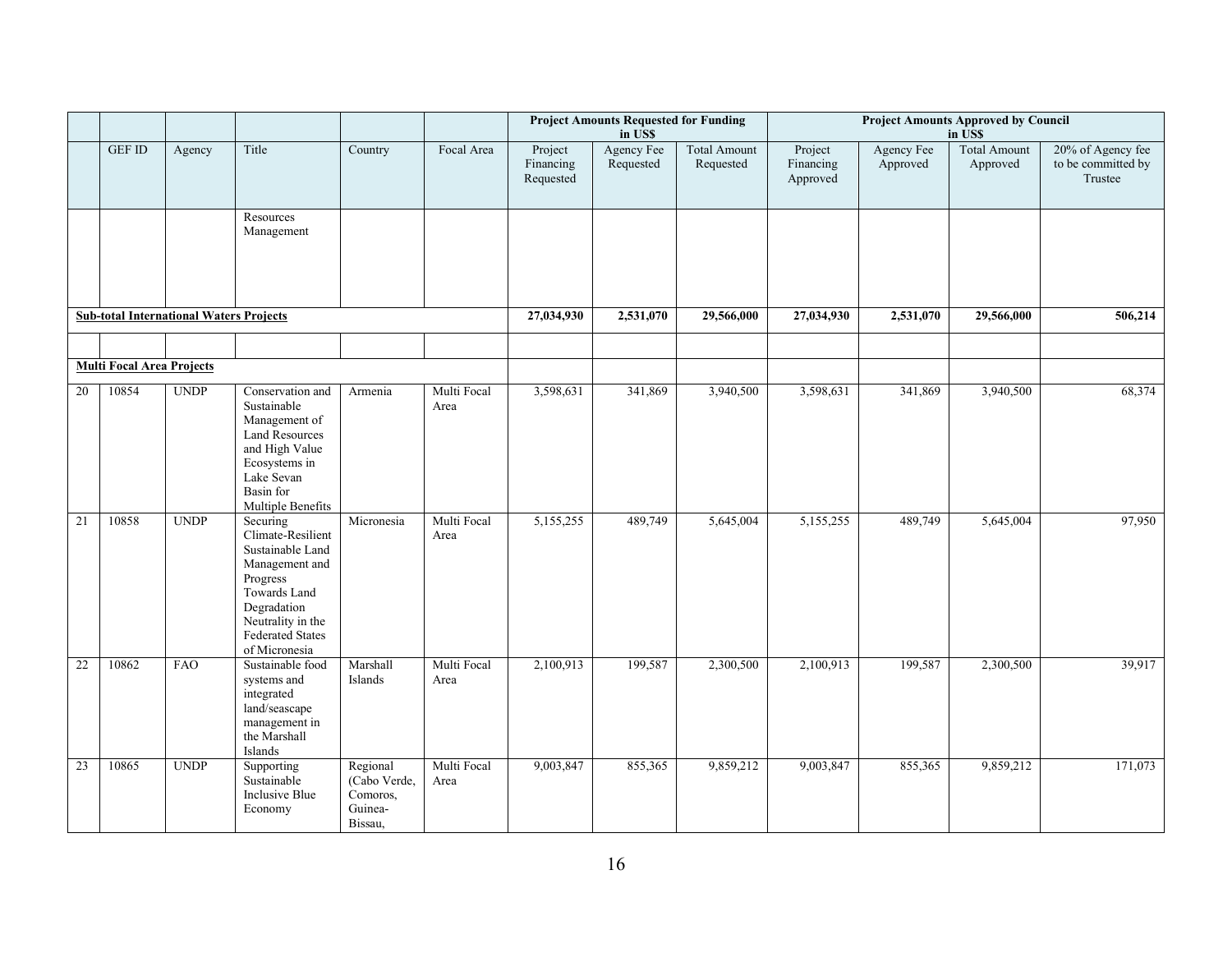|                                            |               |             |                                                                                                                                                                          |                                                                     |                     |                                   | <b>Project Amounts Requested for Funding</b><br>in US\$ |                                  | <b>Project Amounts Approved by Council</b><br>in US\$ |                               |                                 |                                                    |
|--------------------------------------------|---------------|-------------|--------------------------------------------------------------------------------------------------------------------------------------------------------------------------|---------------------------------------------------------------------|---------------------|-----------------------------------|---------------------------------------------------------|----------------------------------|-------------------------------------------------------|-------------------------------|---------------------------------|----------------------------------------------------|
|                                            | <b>GEF ID</b> | Agency      | Title                                                                                                                                                                    | Country                                                             | Focal Area          | Project<br>Financing<br>Requested | Agency Fee<br>Requested                                 | <b>Total Amount</b><br>Requested | Project<br>Financing<br>Approved                      | <b>Agency Fee</b><br>Approved | <b>Total Amount</b><br>Approved | 20% of Agency fee<br>to be committed by<br>Trustee |
|                                            |               |             | Transformation<br>in AIO SIDS                                                                                                                                            | Maldives,<br>Mauritius,<br>Sao Tome<br>and Principe,<br>Seychelles) |                     |                                   |                                                         |                                  |                                                       |                               |                                 |                                                    |
| 24                                         | 10869         | <b>UNEP</b> | Promoting<br>sustainability in<br>the agave-mezcal<br>value chain<br>through<br>restoration and<br>integrated<br>management of<br>biocultural<br>landscapes in<br>Oaxaca | Mexico                                                              | Multi Focal<br>Area | 4,507,534                         | 428,216                                                 | 4,935,750                        | 4,507,534                                             | 428,216                       | 4,935,750                       | 85,643                                             |
| 25                                         | 10870         | <b>UNEP</b> | Promoting<br>Sustainable<br>Approaches to<br>Ecosystem<br>Conservation in<br>the Imatong<br>landscape of<br>South Sudan                                                  | South Sudan                                                         | Multi Focal<br>Area | 3,502,968                         | 332,782                                                 | 3,835,750                        | 3,502,968                                             | 332,782                       | 3,835,750                       | 66,556                                             |
| 26                                         | 10873         | <b>UNDP</b> | Effectively<br>Managing<br>Networks of<br>Marine Protected<br>Areas in Large<br>Marine<br>Ecosystems in<br>the ASEAN<br>Region (ASEAN<br>ENMAPS)                         | Regional<br>(Indonesia,<br>Philippines,<br>Thailand)                | Multi Focal<br>Area | 12,548,861                        | 1,129,397                                               | 13,678,258                       | 12,548,861                                            | 1,129,397                     | 13,678,258                      | 225,879                                            |
| <b>Sub-total Multi Focal Area Projects</b> |               |             |                                                                                                                                                                          |                                                                     | 40,418,009          | 3,776,965                         | 44,194,974                                              | 40,418,009                       | 3,776,965                                             | 44,194,974                    | 755,393                         |                                                    |
|                                            |               |             |                                                                                                                                                                          |                                                                     |                     |                                   |                                                         |                                  |                                                       |                               |                                 |                                                    |
| <b>GRAND TOTAL</b>                         |               |             |                                                                                                                                                                          |                                                                     |                     | 174,556,616                       | 16,126,208                                              | 190,682,824                      | 174,556,616                                           | 16,126,208                    | 190,682,824                     | 3,225,242                                          |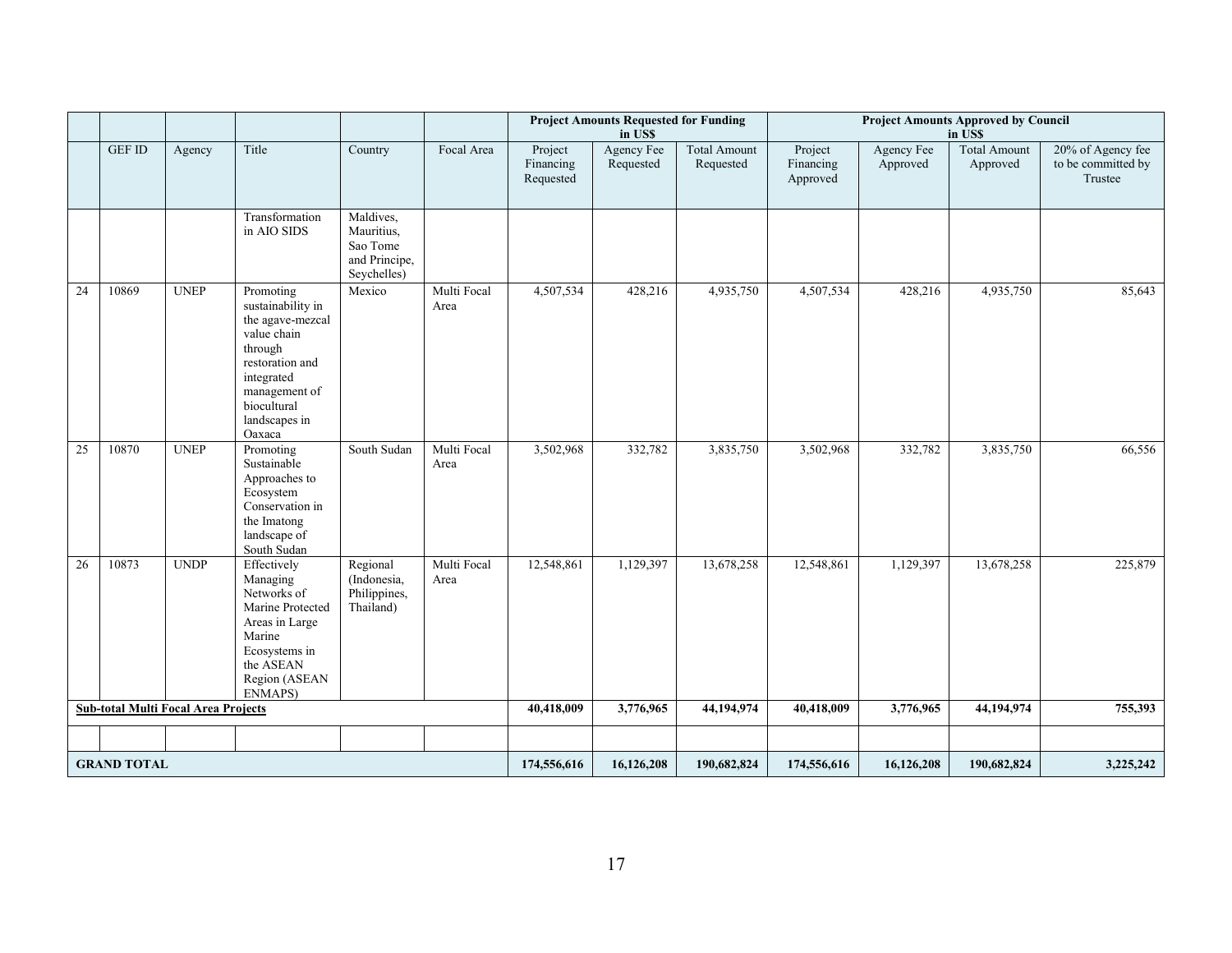#### **Global Environment Facility Table 2: Record of GEF Trust Fund Resources Requested and Resulting Council Decisions Council Meeting, December 6 - 10, 2021 Summary of Council Decisions**

|                                             | <b>GEF TF</b>   |
|---------------------------------------------|-----------------|
| Funding status as of 11/30/2021             | \$ 522,892,807  |
| <b>Approvals by Council</b>                 | $5$ 192.382.824 |
| <b>Funding status after Council Meeting</b> | \$ 330.509.983  |

|                                 |                          | <b>GEFTF Amounts Requested for Funding in US\$</b> |              | <b>GEFTF Amounts Approved by Council in US\$</b> |                          |                |                                                              |  |  |
|---------------------------------|--------------------------|----------------------------------------------------|--------------|--------------------------------------------------|--------------------------|----------------|--------------------------------------------------------------|--|--|
| <b>Agency</b>                   | Project<br>Financing     | <b>Agency Fee</b>                                  | <b>Total</b> | Project<br>Financing                             | <b>Agency Fee</b>        | <b>Total</b>   | 20% of Agency<br>fee to be<br>committed by<br><b>Trustee</b> |  |  |
| <b>Project/Programs funding</b> |                          |                                                    |              |                                                  |                          |                |                                                              |  |  |
| ADB                             | 11,949,542               | 1,075,458                                          | 13,025,000   | 11,949,542                                       | 1,075,458                | 13,025,000     | 215,092                                                      |  |  |
| AfDB                            |                          |                                                    |              |                                                  |                          |                |                                                              |  |  |
| <b>BOAD</b>                     |                          |                                                    |              |                                                  |                          |                |                                                              |  |  |
| CAF                             | 6,000,000                | 540,000                                            | 6,540,000    | 6,000,000                                        | 540,000                  | 6,540,000      | 108,000                                                      |  |  |
| CI                              | $\overline{\phantom{0}}$ | $\overline{\phantom{0}}$                           |              | $\overline{\phantom{a}}$                         | $\overline{\phantom{a}}$ | $\blacksquare$ |                                                              |  |  |
| <b>DBSA</b>                     | $\overline{\phantom{0}}$ |                                                    |              | $\overline{\phantom{0}}$                         | $\overline{\phantom{a}}$ | $\blacksquare$ |                                                              |  |  |
| <b>EBRD</b>                     |                          |                                                    |              |                                                  |                          |                |                                                              |  |  |
| <b>FAO</b>                      | 13,613,470               | 1,293,280                                          | 14,906,750   | 13,613,470                                       | 1,293,280                | 14,906,750     | 258,656                                                      |  |  |
| <b>FECO</b>                     |                          |                                                    |              |                                                  |                          |                |                                                              |  |  |
| <b>FUNBIO</b>                   | $\overline{\phantom{0}}$ |                                                    |              |                                                  | $\overline{\phantom{a}}$ | -              |                                                              |  |  |
| <b>IADB</b>                     |                          |                                                    |              |                                                  |                          | $\blacksquare$ |                                                              |  |  |
| <b>IFAD</b>                     |                          |                                                    |              |                                                  | $\overline{\phantom{a}}$ | $\blacksquare$ |                                                              |  |  |
| <b>IUCN</b>                     | 5,193,578                | 467,422                                            | 5,661,000    | 5,193,578                                        | 467,422                  | 5,661,000      | 93,484                                                       |  |  |
| <b>UNDP</b>                     | 69,281,918               | 6,479,035                                          | 75,760,953   | 69,281,918                                       | 6,479,035                | 75,760,953     | 1,295,807                                                    |  |  |